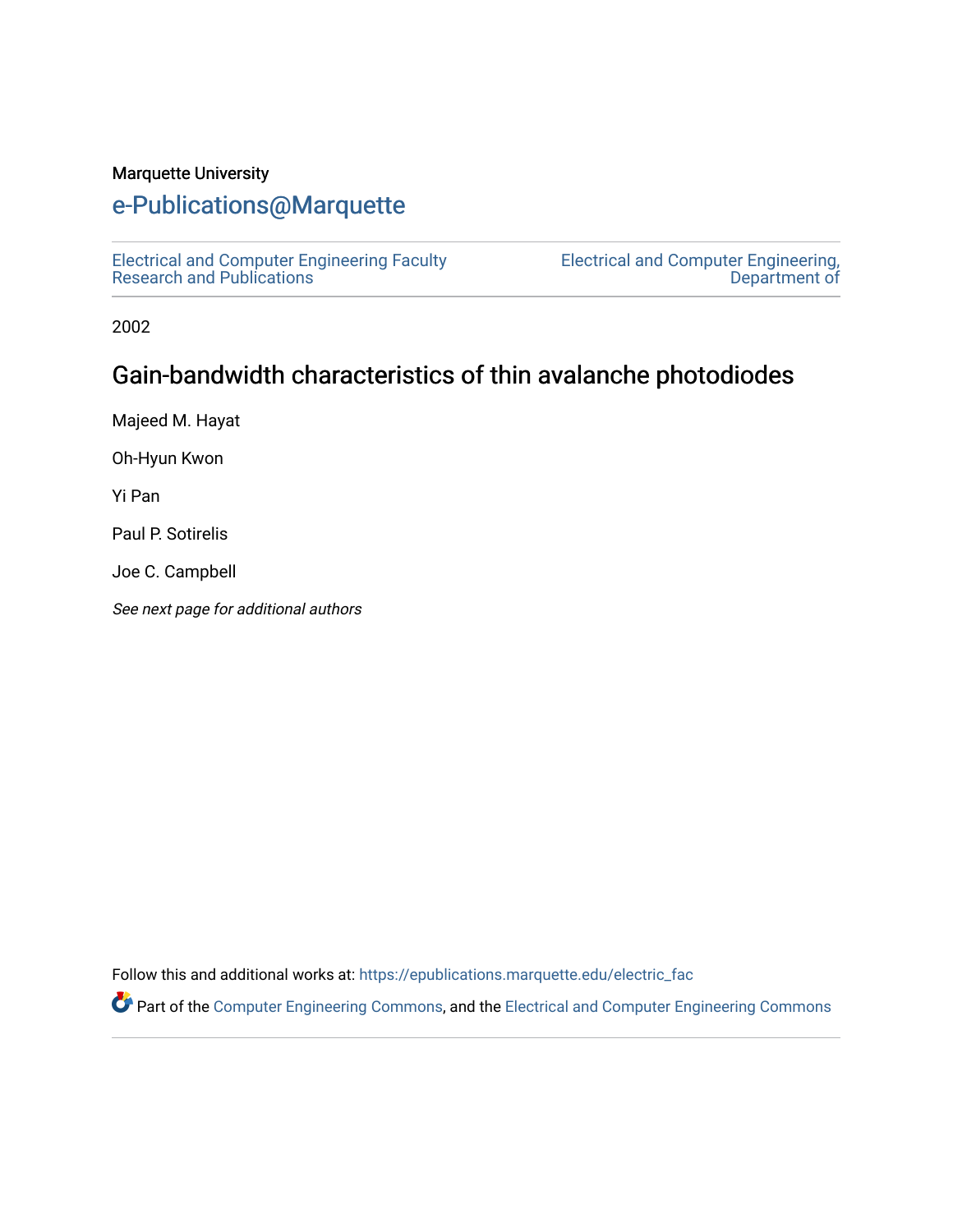#### Authors

Majeed M. Hayat, Oh-Hyun Kwon, Yi Pan, Paul P. Sotirelis, Joe C. Campbell, Bahaa E.A. Saleh, and Malvin Carl Teich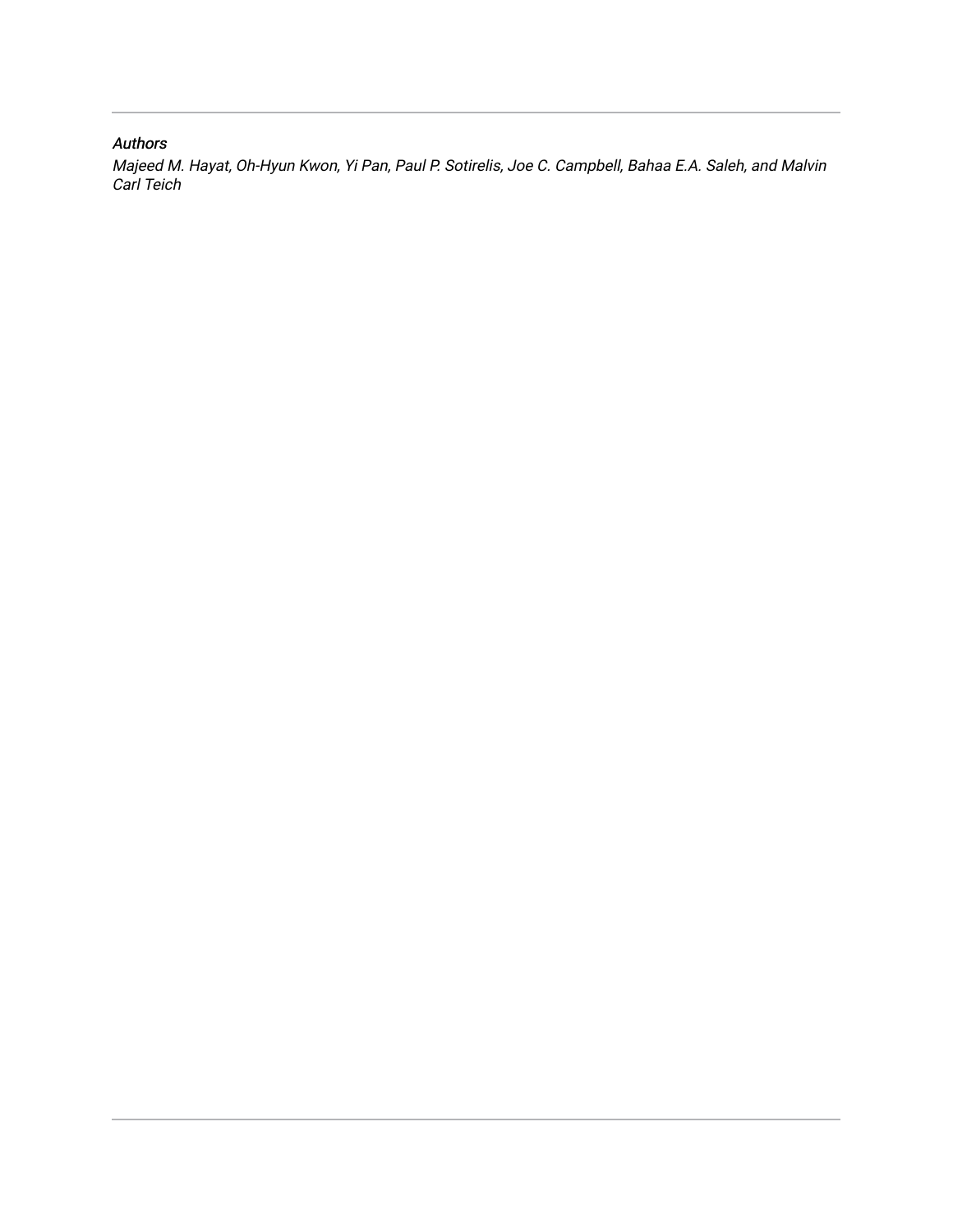## **Marquette University**

# **e-Publications@Marquette**

# *Electrical and Computer Engineering Faculty Research and Publications/College of Engineering*

*This paper is NOT THE PUBLISHED VERSION;* **but the author's final, peer-reviewed manuscript.** The published version may be accessed by following the link in the citation below.

*IEEE Transactions on Electron Devices*, Vol. 49, No. 5 (2002): 770-781. [DOI.](https://dx.doi.org/10.1109/16.998583) This article is © Institute of Electrical and Electronic Engineers (IEEE) and permission has been granted for this version to appear in [e-Publications@Marquette.](http://epublications.marquette.edu/) Institute of Electrical and Electronic Engineers (IEEE) does not grant permission for this article to be further copied/distributed or hosted elsewhere without the express permission from Institute of Electrical and Electronic Engineers (IEEE).

# Gain-bandwidth characteristics of thin avalanche photodiodes

Majeed M. Hayat Department of Electrical and Computer Engineering, The University of New Mexico, Albuquerque, NM 87131-1356 USA Oh-Hyun Kwon Department of Electrical and Computer Engineering, The University of New Mexico, Albuquerque, NM 87131-1356 USA Yi Pan *Department of Computer Science, Georgia State University, Atlanta, GA 30303 USA* Paul Sotirelis National Center for Supercomputer Applications, University of Illinois, Urbana, Urbana, IL, 61801 USA Joe C. Campbell Department of Electrical and Computer Engineering, The University of Texas, Austin, TX 78712 USA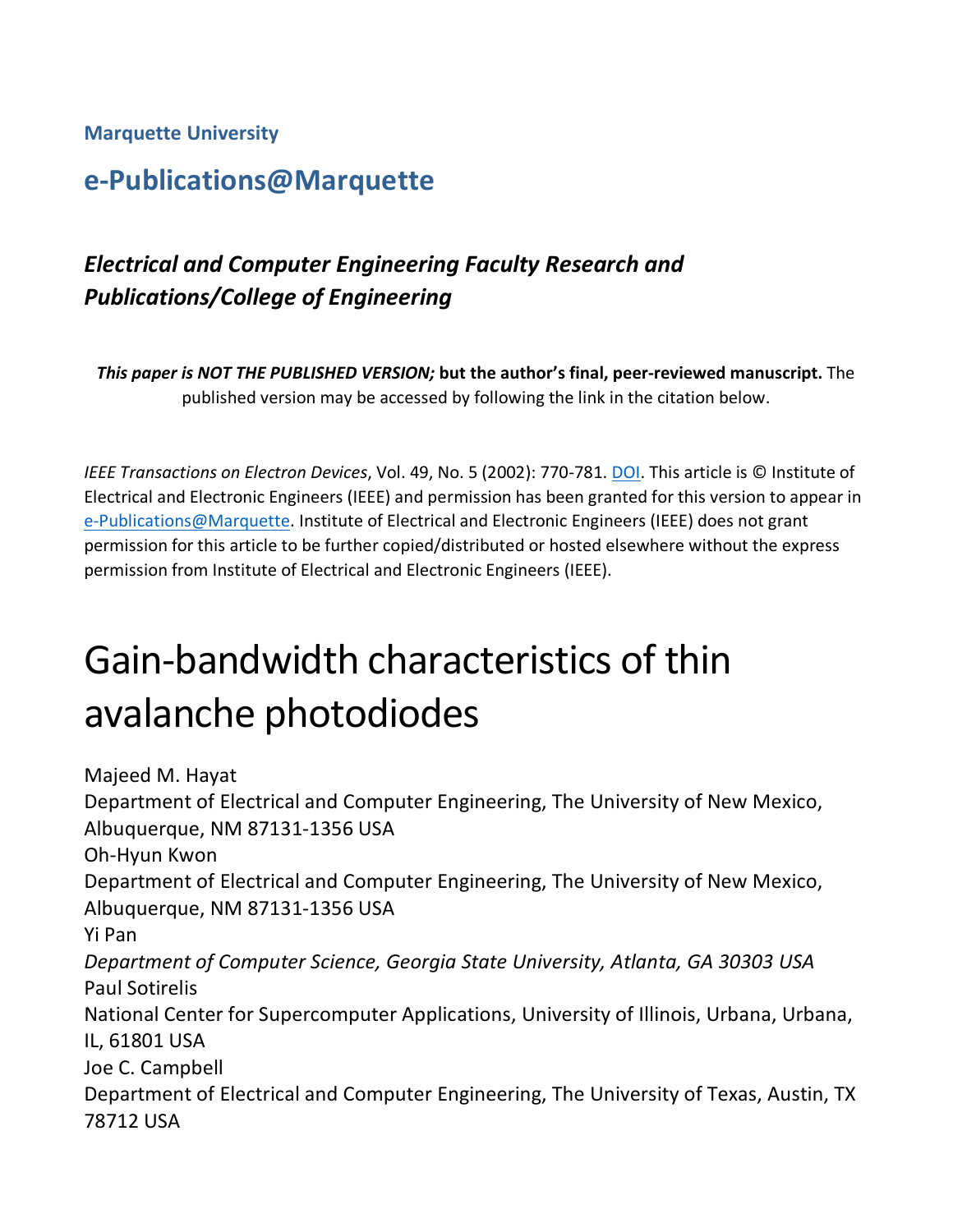Bahaa E. A. Saleh Department of Electrical and Computer Engineering, Boston University, Boston, MA 02215-2421 USA Malvin Carl Teich Department of Electrical and Computer Engineering, Boston University, Boston, MA 02215-2421 USA

# Abstract

The frequency-response characteristics of avalanche photodiodes (APDs) with thin multiplication layers are investigated by means of a recurrence technique that incorporates the history dependence of ionization coefficients. In addition, to characterize the autocorrelation function of the impulse response, new recurrence equations are derived and solved using a parallel computer. The mean frequency response and the gain-bandwidth product are computed and a simple model for the dependence of the gain-bandwidth product on the multiplication-layer width is set forth for GaAs, InP, Al/sub 0.2/Ga/sub 0.8/As, and In/sub 0.52/Al/sub 0.48/As APDs. It is shown that the dead-space effect leads to a reduction (up to 30%) in the bandwidth from that predicted by the conventional multiplication theory. Notably, calculation of the power-spectral density of the photocurrent reveals that the presence of dead space also results in a reduction in the fluctuations in the frequency response. This result is the spectral generalization of the reduction in the excess noise factor in thin APDs and reveals an added advantage of using thin APDs in ultrafast receivers.

# SECTION I.

# Introduction

With the increasing demand for high-speed optical communication, the need for ultrafast and low-noise photo detectors has become greater than ever. Among the semiconductor photo detectors that are commonly used in today's long-haul and metro-area fiber-optic systems, avalanche photodiodes (APDs) are often preferred over p-i-n photodiodes by virtue of their internal gain, which significantly improves receiver sensitivity and alleviates the need for optical preamplification. Indeed, recent advances in the design and fabrication of APDs (see for example [1]–[2][3]) have allowed these devices to achieve levels of gainbandwidth product that have made them the photodetectors of choice in many of the current 10-Gbps systems that operate in the silica-fiber window.

Unfortunately, the very process of carrier impact ionization that produces the gain is inherently noisy and results in fluctuations not only in the gain but also in the time response. In particular, the APDs impulse response, which is the response to a single photo excitation event, is a stochastic process with random shape (whose total area is proportional to the random gain) and random duration [4]. Generally, the duration of the impulse response increases with increasing gain. This excess time in the response is often referred to as the avalanche buildup time. While gain uncertainty plays a major role in the performance of power-limited APD-based receivers, it is the avalanche buildup time that gives rise to intersymbol interference (ISI) that limits receiver performance in high-speed systems.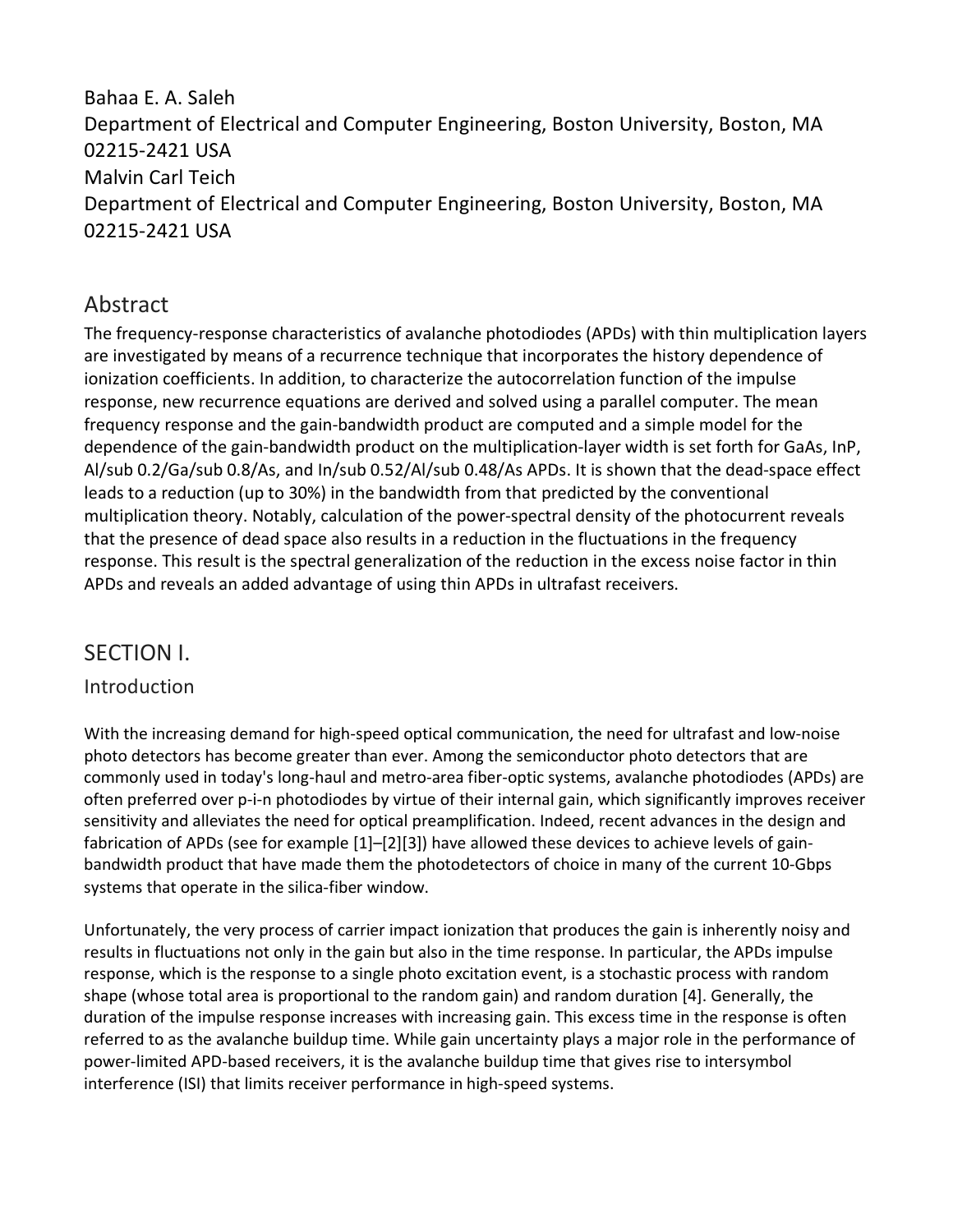It has been demonstrated that the excess noise factor (which is a measure of the gain fluctuations) and the avalanche buildup time can both be reduced by using thin multiplication layers [1]–[2][3], [5]–  $[6][7][8][9][10][11][12][13][14][15][16][17]$ . The reduction of the avalanche buildup time in thin APDs is primarily due to the reduction in the carriers' transit time across the thin multiplication layer. In contrast, the reduction of the excess noise factor is now known to be primarily due to the effect of a carrier's pasthistory on its ability to create a new carrier pair via impact ionization. Accounting for carrier history is important because newly born carriers are incapable of immediately causing impact ionizations: they must first travel a sufficient distance (called the dead space), in the course of which they gain enough energy from the field to permit them to cause an impact ionization. The conventional avalanche multiplication model, first developed by McIntyre [18], does not account for the dead-space effect and does not predict a reduction of the excess noise factor for thin APDs. The effect of dead space on the gain and excess noise factor has been extensively studied and multiplication models that take carrier history into account have been developed and tested against experimental measurements [7]–[8][9][10][11][12][13][14], [19]– [20][21][22][23][24][25][26].

Just as accounting for dead space is essential for correctly predicting the excess noise factor in thin APDs, accurately predicting the bandwidth characteristics of thin APDs necessitates having a time-response analysis of the avalanche multiplication that includes the effect of dead space. The analytical model for the statistics of the impulse response for the history-dependent multiplication model was first developed by Hayat and Saleh [27] and was also recently revisited by the authors and by other groups as well [26], [28]– [29][30]. It has been shown in [27], [30] that dead space tends to elongate the duration of the impulse response when compared with predictions of conventional models for the time response that do not account for dead space [31]–[32][33][34][35][36][37][38][39][40]. This effect therefore tends to reduce the expected transit-time-induced improvement in bandwidth as the multiplication region thickness is reduced. Moreover, knowing that the reduction in the multiplication-layer width is responsible for a reduction in the gain fluctuations (i.e., fluctuations in the area under the impulse response) raises the natural question of whether, more generally, the spectral fluctuations in the photo current are also reduced as a result of reducing the width. If the answer is in the affirmative, this would benefit the receiver bit-error rate (by reducing ISI) in the same way that the reduction in the excess noise factor improves the receiver SNR. Accurate modeling of the photo current and its fluctuations can provide the means for better estimating the contribution of ISI and the bit-error rate in high-speed systems. Such a model can therefore play a key role in device optimization in ultrafast receivers.

To date, no theory characterizing the autocorrelation function (or the power spectral density) of APDs has been developed that incorporates the dead-space effect. In this paper, we extend the time-domain analysis of the dead-space multiplication model reported in [27] to compute the autocorrelation function of the APD impulse response under the assumption of a constant electric field. This extension involves developing six recurrence equations, which are derived according to the same renewal-theory rationale used in [27]. Application of the model to actual devices requires knowledge of the ionization coefficients of enabled carries that have traveled the dead space. These material-specific ionization coefficients, which are independent of the multiplication-layer width, have been reported by the authors for GaAs,  $Al_{0.2}Ga_{0.8}As$ , InP, and In<sub>0.52</sub>Al<sub>0.48</sub>As APDs [8], [9]. In this paper, we use the width-independent model for the ionization coefficients in conjunction with the theory developed here and in [27] to determine the effect of reducing the width of the multiplication region on the gain-bandwidth-product and the photo current spectral fluctuations. Since the excess noise factor is a measure of fluctuation of the dc component of the APDs frequency response, the results of this paper on the photocurrent spectral fluctuations in thin APDs are a generalization of the excess-noise-factor reduction in thin APDs to all operational frequencies.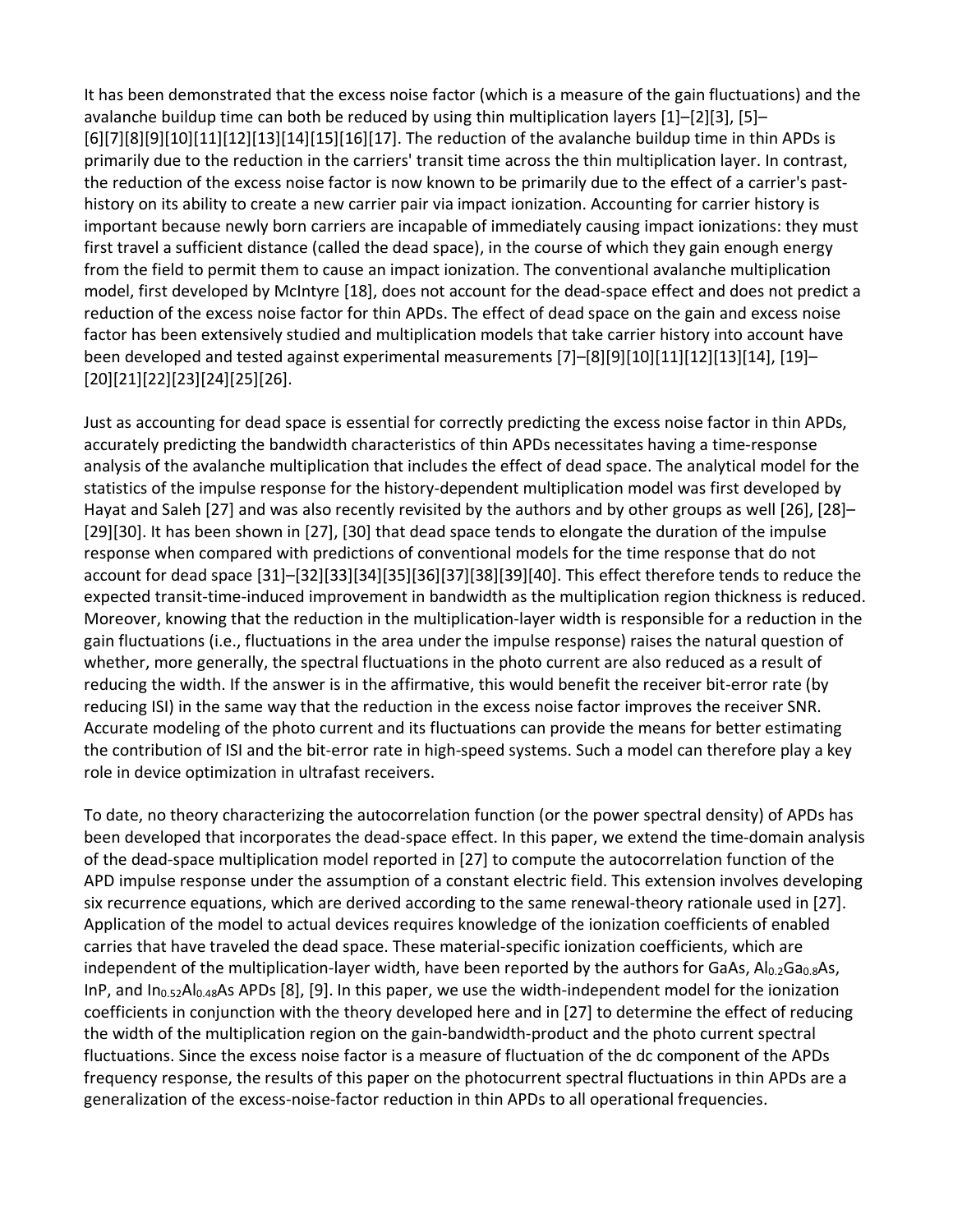#### SECTION II.

#### History-Dependent Impact Ionization Model

We begin by recalling germane aspects of the dead-space ionization model used in this paper. According to the dead-space multiplication model [8], [10], [22], the probability density function (pdf) of the electron free-path distance *Xe,* which is the distance from the carrier's creation to the point where it impact ionizes, can be modeled by

$$
h_e(x) = \alpha e^{-\alpha(x - d_e)} u(x - d_e)
$$

where *de* is the electron dead space, and *u*(*x*) is the unit step function. A similar expression exists for the hole. Assuming the absence of phonon scattering, the electron and hole dead spaces are computed from  $d_e = E_{ie}/qE$  and  $d_h = E_{ih}/qE$ , where *Eie* and *Eih* are the ionization threshold energies of the electron and hole, respectively, *q* is the electron charge, and E is the applied electric field in the multiplication layer. A model for the electron and hole impact ionization coefficients of *enabled* carriers has been recently developed by Saleh *et al.* [8], [10]. For the electrons, the model is given by

(2)

(1)

$$
\alpha(\mathcal{E}) = \text{Aexp}\left[-\left(\frac{\mathcal{E}_c}{\mathcal{E}}\right)^m\right].
$$

A similar formula exists for the holes. This model has been shown to correctly predict the excess noise factors independently of the width of the multiplication layer [8], [10]. The width-independent parameters *A*, E*c*, and *m* for the electron and the hole are given in Table I of [8] and the threshold energies are also given in Table IV of [8]. Later in Section IV, we will compare the results of the dead-space model with the predictions of the conventional multiplication theory, for which the dead space is ignored and the ionization coefficients are those for bulk material, as reported by Bulman *et al.* [41] and Cook *et al.* [42] for GaAs and InP, respectively.

In the theory developed in this paper, the form of the pdf of the carrier free-path distance is arbitrary, although we make use of the hard-threshold dead-space model [given by  $(1)$ ] in our calculations. More realistic soft-threshold ionization models for which the newly created carriers gradually attain ionization capability can also be incorporated by simply modifying the forms of the pdf's of the free-path distance. The specific forms for soft-threshold dead-space ionization coefficients (e.g.,*α*(*x*), where *x* is the distance from birth location) are typically obtained by means of Monte-Carlo simulation and their use has recently been shown to improve the excess-noise predictions [43], [44]. In general, the pdf of the free-path distance can be obtained from the soft dead-space ionization rate using the simple formula  $h_e(x) =$  $\alpha(x)$ exp { $-\int_0^x \alpha(y)dy$ }. If, for example,  $\alpha(x)$  is a step function, as is the case for a hard dead-space ionization coefficient, then the pdf given by  $(1)$  is generated. Unfortunately, however, Monte-Carlo-based calculations of the soft dead-space ionization coefficient have been carried out only for a few materials and are not currently available for all four materials considered in this paper. Nevertheless, it has been shown that with appropriate fine-tuning of the ionization threshold energies, the simple hard dead-space approximation can yield excellent agreement with experimental excess noise factors for thin APDs [8].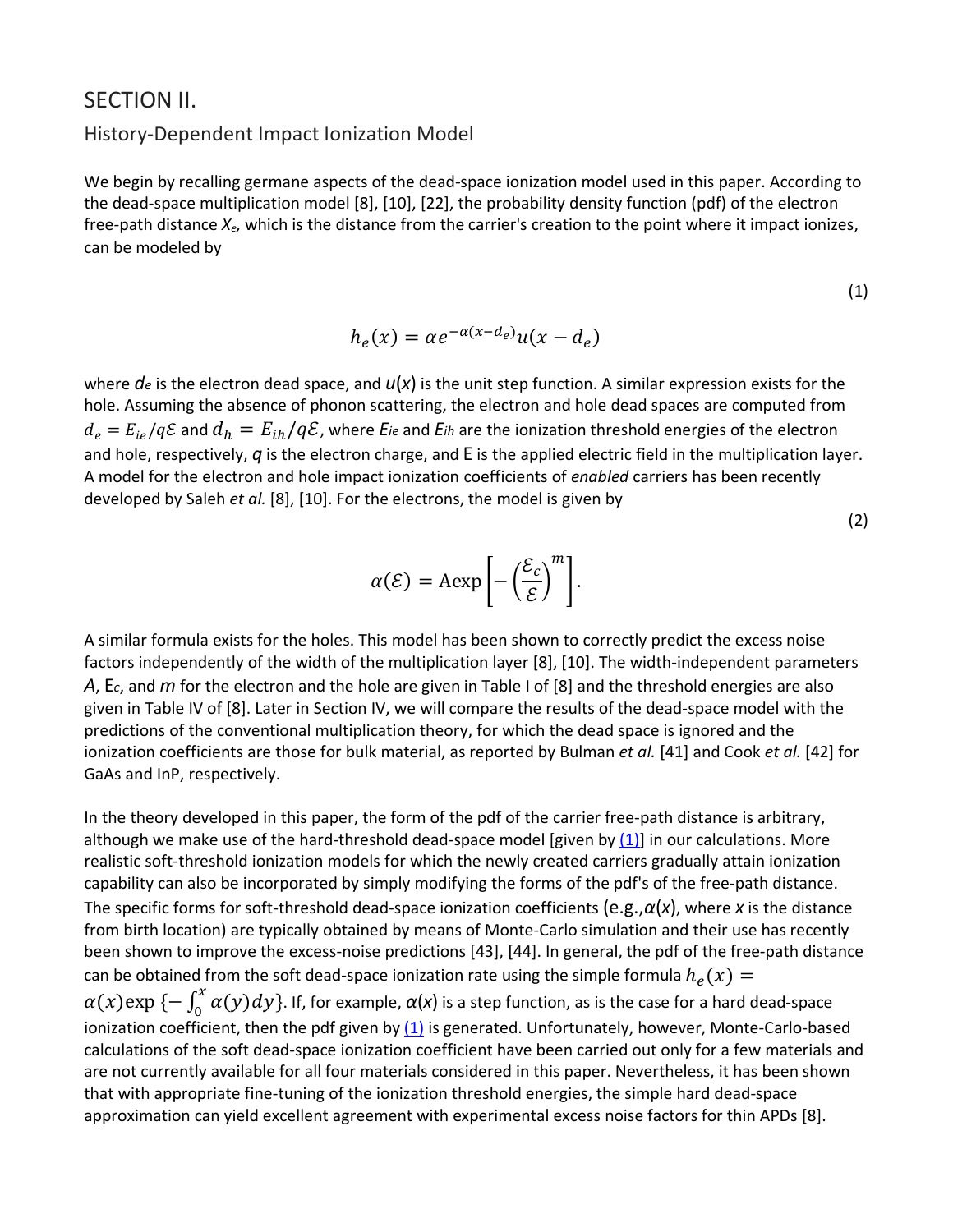Finally, in our formulation of the dead-space model, we adopted the commonly accepted assumption that the dead space is deterministic. In actuality, the dead space should be modeled as a random variable to accommodate the fact that a carrier does not necessarily lose all of its kinetic energy after each impact ionization. This can be incorporated into the pdf of the carrier's path but requires knowledge of the probability distribution of the dead space, which is not fully characterized in the current state of our knowledge. In general, we expect that such stochastic dead space will not have a significant effect on mean quantities (e.g., the mean gain and bandwidth) since its presence tends to be averaged out. This effect should play a more prominent role in the second-order statistics (e.g., excess noise factor and the power spectral density), since the dead-space randomness will tend to add to the overall uncertainty, in accordance with basic statistical principles.

## SECTION III.

#### Statistics of the Impulse Response

Consider an electron-injected APD with a multiplication region of width *w*, with the uniform electric field pointing from *x*=*w* to *x*=0. Let *Ze*(*t*,*x*) be the total number of *electrons* resulting from an initial parent electron born at location *x*, at *t* units of time after its birth. Similarly, let *Zh*(*t*,*x*) be the total number of *holes* resulting from an initial parent electron, at location *x* at *t* units of time after its birth. To see how these quantities can be used in representing the impulse response, consider the case when a photogenerated electron is injected into the edge of the multiplication region (at*x*=0) at time *t*=0. The value of the buildup-time-limited impulse response *I*(*t*) can be obtained by adding up the current contributions from all the offspring electrons and holes that are traveling in the multiplication region at time *t.* More precisely, if *ve* and *vh* are the saturation velocities of the electron and hole, respectively, then Ramo's Theorem gives

(3)

$$
I(t) = \frac{q}{w} [v_e Z_e(t, 0) + v_h Z_h(t, 0)].
$$

The statistics of. *I*(*t*) can therefore be readily calculated from the joint statistics of *Ze*(*t*,0) and *Zh*(*t*,0), which will be discussed next.

A. Rationale for Recurrence Relations

We begin by recalling germane aspects of the recurrence technique developed in [27]. It turns out that it is necessary to first characterize the statistics of  $Z_e(t,x)$  and  $Z_h(t,x)$  for all x and then specialize the results to *x*=0. To do so, we also need to introduce additional quantities representing cases when a hole initiates the multiplication. In particular, let *Ye*(*t*,*x*) be the total number of *electrons* resulting from an parent *hole* born at location *x*, at *t* units of time after its birth, and let *Yh*(*t*,*x*) be defined similarly to *Ye*(*t*,*x*) but with the number of generated electrons replaced with the number of generated holes.

The key idea that enables us to recursively characterize the statistics of the aforementioned random functions is based on a renewal argument that can be explained as follows. Consider the quantity *Ze*(*t*,*x*) and the parent electron associated with it (born at position *x*) that initiates the multiplication process. Suppose for the moment that this parent electron *first* impact ionizes at a certain location, say *ξ*, where *x*≤*ξ*≤*w*. In such an event, there will be two newly created electrons and a hole at location *ξ*. The two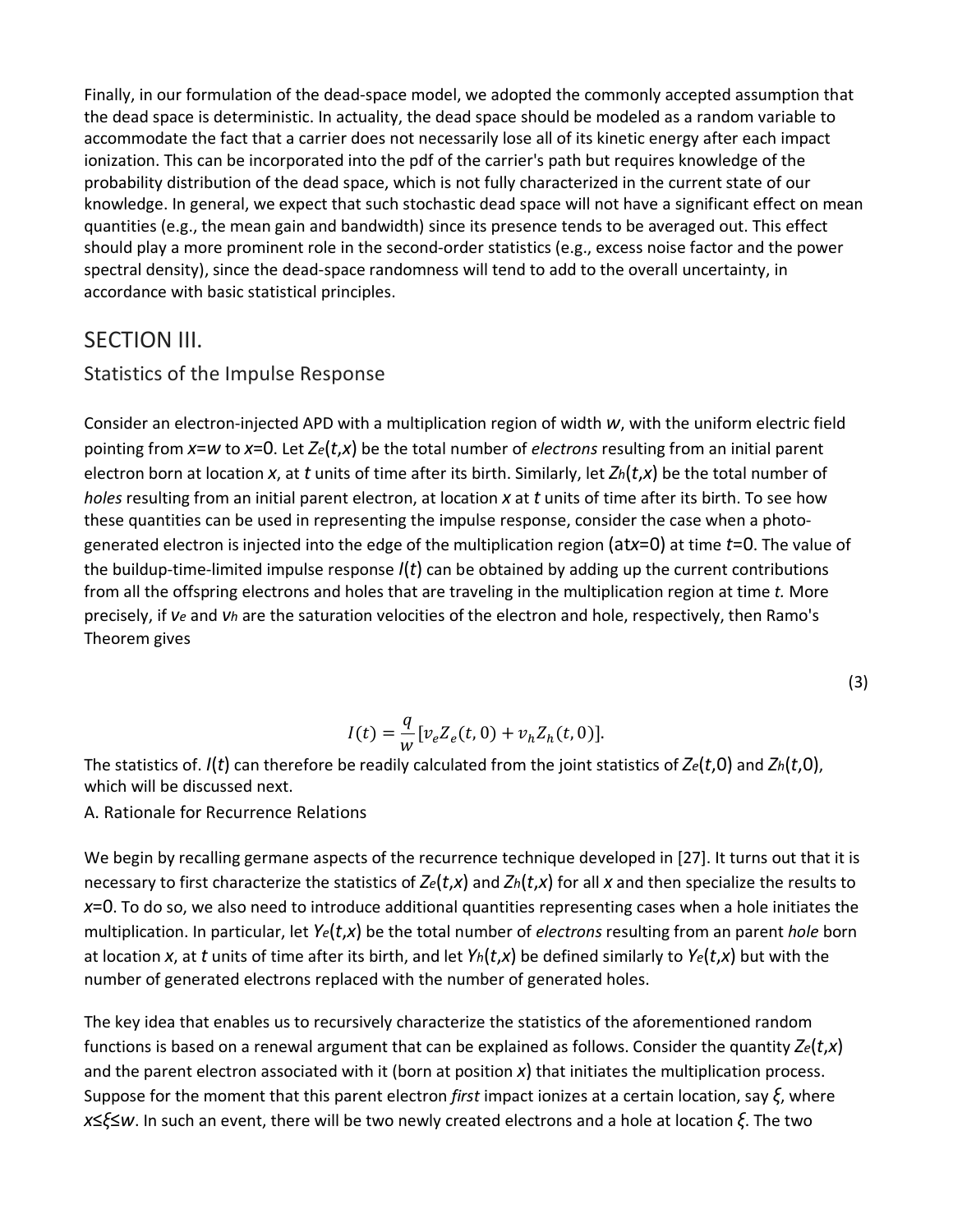electrons and the hole will then independently induce an avalanche process at the new location. Let  $\Delta =$  $(\xi - x)/v_e$  be the transit time of an electron from *x* to  $\xi$ . Hence, under the earlier scenario,  $Ze(t, x)$  is precisely the sum of the electrons that each of the two offspring electrons and the offspring hole would generate at precisely (*t*−Δ) units of time after their births. Informally, we can express this observation as  $Z_e(t, x|\xi) = 2Z_e(t - \Delta, \xi) + Y_e(t - \Delta, \xi)$ , where the symbol "| $\xi$ " is used to denote "conditional on  $\xi$ . "We call the previous relation a *conditional renewal relation.* Similarly, we can examine *Ye*(*t*,*x*) (where we track a parent hole in this case) and obtain  $Y_e(t, x | \xi) = 2Y_e(t - (x/v_h), \xi) + Z_e(t - (x/v_h), \xi)$ , where in this case 0≤*ξ*≤*x*. Similar conditional renewal expressions can be obtained for *Zh*(*t*,*x*) and *Yh*(*t*,*x*); these are:  $Z_h(t, x | \xi) = 2Z_h(t - \Delta, \xi) + Y_h(t - \Delta, \xi)$  and  $Y_h(t, x | \xi) = 2Y_h(t - (x/v_h), \xi) +$  $Z_h(t - (x/v_h), \xi)$ .

In the next section, we will use the previously mentioned conditional renewal relations to derive integral (recurrence) equations for autocorrelations and crosscorrelations of the quantities *Ze*(*t*,*x*),*Ye*(*t*,*x*),*Zh*(*t*,*x*), and *Yh*(*t*,*x*), which will be used, in turn, to characterize the autocorrelation function of the impulse response *I*(*t*) Recurrence equations for the mean quantities *ze*(*t*,*x*),*zh*(*t*,*x*),*ye*(*t*,*x*), and *yh*(*t*,*x*), have been previously derived in [27]  $(6)$ ,  $(10)$ - $(12)$ ]. When these mean quantities are computed, the mean impulse response function  $i(t) \triangleq E[I(t)]$  can be determined as

$$
i(t) = \frac{q}{w} [v_e z_e(t, 0) + v_h z_h(t, 0)].
$$

B. Autocorrelation Function of the Impulse Response

Let $R(t_1,t_2) \stackrel{\Delta}{=} E[I(t_1)I(t_2)]$  be the autocorrelation function of the impulse response. By using [\(3\),](https://ieeexplore.ieee.org/document/#deqn3) expanding terms, and taking averages, we obtain

$$
R(t_1, t_2) = \mathbb{E}[(\frac{q}{w})^2 \{v_e Z_e(t_1, 0) + v_h Z_h(t_1 0)\}\
$$

$$
\{v_e Z_e(t_2, 0) + v_h Z_h(t_2, 0)\}]
$$

$$
= (\frac{q}{w})^2 \{v_e^2 C_{Z_e}(t_1, t_2, 0)\}
$$

$$
+ v_h^2 C_{Z_h}, (t_1, t_2, 0) + v_e v_h C_Z(t_1, t_2, 0)
$$

$$
+ v_e v_h C_Z(t_2, t_1, 0)\}
$$

where the count autocorrelations are defined as follows:  $C_{Z_{\rho}}(t_1, t_2, x) = E[Z_{\rho}(t_1, x)Z_{\rho}(t_2, x)]$  and  $C_{Z_h}(t_1,t_2,x) = E[Z_h(t_1,x)Z_h(t_2,x)]$  and the count crosscorrelation is defined by  $C_Z(t_1,t_2,x)$  =  $E[Z_e(t_1, x)Z_h(t_2, x)]$ . Hence,  $R(t_1, t_2)$  can be readily computed once the above autocorrelations and crosscorrelations are characterized. However, characterizing the above correlations will involve additional correlations involving the variables  $\gamma_e$  and  $\gamma_h$ . These are:  $\mathcal{C}_{\gamma_e}(t_1,t_2,x) =$ 

(5)

(4)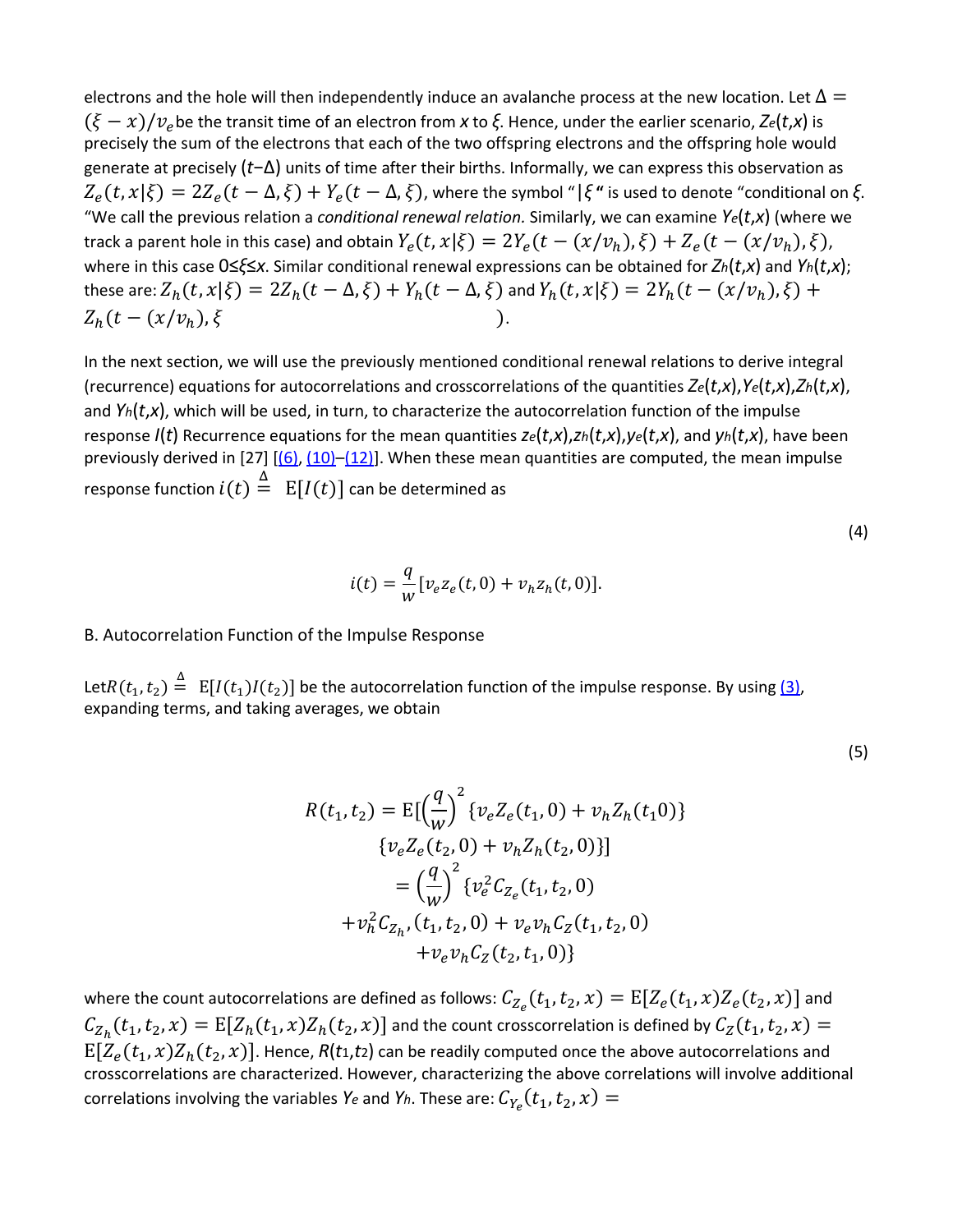$E[Y_e(t_1, x)Y_e(t_2, x)]$ ,  $C_{Y_{f_1}}(t_1, t_2, x) = E[Y_h(t_1, x)Y_h(t_2, x)]$ , and  $C_Y(t_1, t_2, x) =$  $E[Y_e(t_1, x)Y_h(t_2, x)].$ 

We will now develop a pair of coupled recurrence relations for the autocorrelations *CZe*(*t*1,*t*2,*x*) and *CYe*(*t*1,*t*2,*x*). Other count auotocorrelations and crosscorrelations can be addressed similarly. Following the discussion in Section III -A, we will condition on the location of the first ionization and examine the events that transpire thereafter. We also observe that for any correlation times *t*1≤*t*2, there are three possibilities for the time of the first impact-ionization event. It could occur before *t*1, between *t*1 and *t*2 or after *t*2. In each case, we analyze the outcome events and use appropriate conditional renewal expressions from Section III-A to obtain a conditional renewal expression for *CZe*(*t*1,*t*2,*x*).

$$
C_{Z_e}(t_1, t_2, x) = u([\frac{w-x}{v_e}] - t_2)[1 - H_e(v_e t_2)]
$$
  
+ 
$$
\int_{min(x + v_e t_1, w)}^{min(x + v_e t_2, w)} \{2z_e(t_2 - \Delta_1, s) + y_e(t_2 - \Delta_1, s)\}h_e(s - x)ds
$$
  
+ 
$$
\int_{x}^{min(x + v_e t_1, w)} [2C_{Z_e}(t_1 - \Delta_1, t_2 - \Delta_1, s) + C_{Y_e}(t_1 - \Delta_1, t_2 - \Delta_1, s)
$$
  
+ 
$$
2z_e(t_1 - \Delta_1, s)z_e(t_2 - \Delta_1, s) + 2z_e(t_1 - \Delta_1, s)y_e(t_2 - \Delta_1, s)
$$
  

$$
2y_e(t_1 - \Delta_1, s)z_e(t_2 - \Delta_1, s)\{y_e(t_1 - \Delta_1, s)y_e(t_2 - \Delta_1, s)\}\times h_e(s - x)ds
$$

In the Appendix, we average over all possible locations *ξ* for the first impact ionization [using the pd[f \(1\)\]](https://ieeexplore.ieee.org/document/#deqn1), while carefully considering the previously mentioned three possibilities for the time of the first electron ionization and derive the following recurrence relation: For *t*1≤*t*2, see [\(6\),](https://ieeexplore.ieee.org/document/#deqn6) shown at the bottom of the page, where  $\Delta_1 = (s - x)/v_e$  and where

$$
(7)
$$

(6)

$$
H_e(x) = \int_{-\infty}^x h_e(x') dx'
$$

is the cumulative distribution function of the electron life-span random variable *Xe*.

(8)

$$
C_{Y_e}(t_1, t_2, x) = \int_{\max(x-v_h t_1, 0)}^{\max(x-v_h t_1, 0)} \{2y_e(t_2 - \Delta_2, s) + z_e(t_2 - \Delta_2, s)\}h_h(x - s)ds
$$
  
+ 
$$
\int_{\min(x-v_e t_1, w)}^x [2C_{Y_e}(t_1 - \Delta_2, t_2 - \Delta_2, s) + C_{Z_e}(t_1 - \Delta_2, t_2 - \Delta_2, s)]
$$
  
+ 
$$
2y_e(t_1 - \Delta_2, s)y_e(t_2 - \Delta_2, s) + 2z_e(t_1 - \Delta_2, s)y_e(t_2 - \Delta_2, s)
$$
  
+ 
$$
2y_e(t_2 - \Delta_1, s)z_e(t_2 - \Delta_2, s) + z_e(t_1 - \Delta_2, s)z_e(t_2 - \Delta_2, s)]
$$
  
× 
$$
h_h(x - s)ds
$$

A similar analysis can be carried out to derive a recurrence relation for *CYe*(*t*1,*t*2,*x*): For *t*1≤*t*2, see [\(8\),](https://ieeexplore.ieee.org/document/#deqn8) shown at the bottom of the page, where  $\Delta_2 = (x - s)/v_h$  and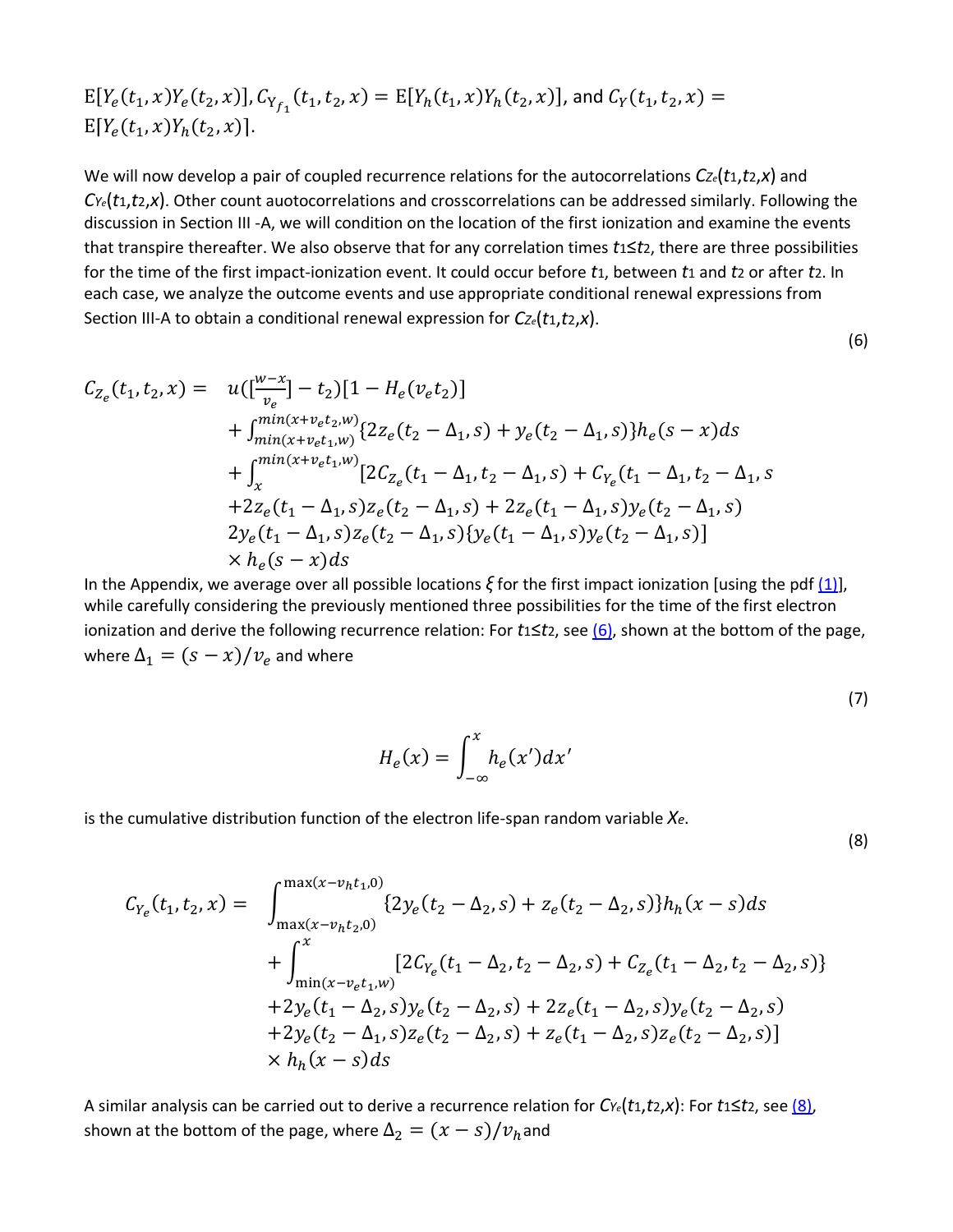$$
H_h(x) = \int_{-\infty}^x h_h(x') dx'
$$

−∞ Note that the earlier pair of recurrence [\(6\)](https://ieeexplore.ieee.org/document/#deqn6) and [\(8\)](https://ieeexplore.ieee.org/document/#deqn8) are coupled and the mean functions *ze*(*t*,*x*) and *ye*(*t*,*x*) must be computed *a priori* according to [27]. We make the final note that when *t*1>*t*2, we must simply interchange  $t_1$  and  $t_2$  in  $(6)$  and  $(8)$ .

$$
C_{Z_h}(t_1, t_2, x) = \int_{min(x + v_e t_2, w)}^{min(x + v_e t_2, w)} \{2z_h(t_2 - \Delta_1, s) + y_h(t_2 - \Delta_1, s)\}h_e(s - x)ds
$$
  
+ 
$$
\int_{x}^{min(x + v_e t_1, w)} [2C_{Z_h}(t_1 - \Delta_1, t_2 - \Delta_1, s) + C_{Y_h}(t_1 - \Delta_1, t_2 - \Delta_1, s) + 2z_h(t_1 - \Delta_1, s)z_h(t_2 - \Delta_1, s) + 2y_h(t_1 - \Delta_1, s)z_h(t_2 - \Delta_1, s) + y_h(t_1 - \Delta_1, s)y_h(t_2 - \Delta_2, s)]
$$
  
× 
$$
h_e(s - x)ds
$$
 (10)

And

(11) top (12) bottom

(13)

$$
C_{Y_h}(t_1, t_2, x) = u([\frac{x}{v_h}] - t_2)[1 - H_h(v_h t_2)]
$$
  
+ 
$$
\int_{max(x-v_h, t_2, 0)}^{max(x-v_h, t_1, 0)} \{2y_h(t_2 - \Delta_2, s) + z_h(t_2 - \Delta_2, s)\}h_h(x - s)ds
$$
  
+ 
$$
\int_{min(x-v_e t_1, w)}^{x} [2C_{Y_h}(t_1 - \Delta_2, t_2 - \Delta_2, s) + C_{Z_h}(t_1 - \Delta_2, t_2 - \Delta_2, s)
$$
  
+ 
$$
2y_h(t_1 - \Delta_2, s)y_h(t_2 - \Delta_2, s) + 2_{Z_h}(t_1 - \Delta_2, s)y_h(t_2 - \Delta_2, s)
$$
  
+ 
$$
2y_h(t_2 - \Delta_1, s)z_h(t_2 - \Delta_2, s) + z_h(t_1 - \Delta_2, s)z_h(t_2 - \Delta_2, s)]
$$
  
× 
$$
h_h(x - s)ds
$$
  

$$
C_Z(t_1, t_2, x) = \int_{min(x+v_e t_1, w)}^{min(x+v_e t_2, w)} \{2z_h(t_2 - \Delta_1, s) + y_h(t_2 - \Delta_1, s)\}h_e(s - x)ds
$$
  
+ 
$$
\int_{x}^{\min(x+v_e t_1, w)} [2C_Z(t_1 - \Delta_1, t_2 - \Delta_1, s) + C_Y(t_1 - \Delta_1, t_2 - \Delta_1, s)
$$
  
+ 
$$
2z_e(t_1 - \Delta_1, s)z_h(t_2 - \Delta_1, s)[2z_e(t_1 - \Delta_1, s)y_h(t_2 - \Delta_1, s)
$$
  
+ 
$$
2y_e(t_1 - \Delta_1, s)z_h(t_2 - \Delta_1, s)]h_e(s - x)ds
$$

and

$$
C_Y(t_1, t_2, x) = \int_{max(x-v_h t_1, 0)}^{x} [2C_Y(t_1 - \Delta_2, t_2 - \Delta_2, s) + C_Z(t_1 - \Delta_2, t_2 - \Delta_2, s) + 2y_e(t_1 - \Delta_2, s)y_h(t_2 - \Delta_2, s) + 2z_e(t_1 - \Delta_2, s)y_h(t_2 - \Delta_2, s) + 2y_e(t_1 - \Delta_2, s)z_h(t_2 - \Delta_2, s)]h_h(x - s)ds.
$$

We now state, without proof, the recurrence equations for the remaining count autocorrelations and count crosscorrelations. For *t*1≤*t*2, the coupled recurrence relations for *CZh*(*t*1,*t*2,*x*) and *CYh*(*t*1,*t*2,*x*) are given as in  $(10)$ – $(11)$ , shown at the bottom of the next page.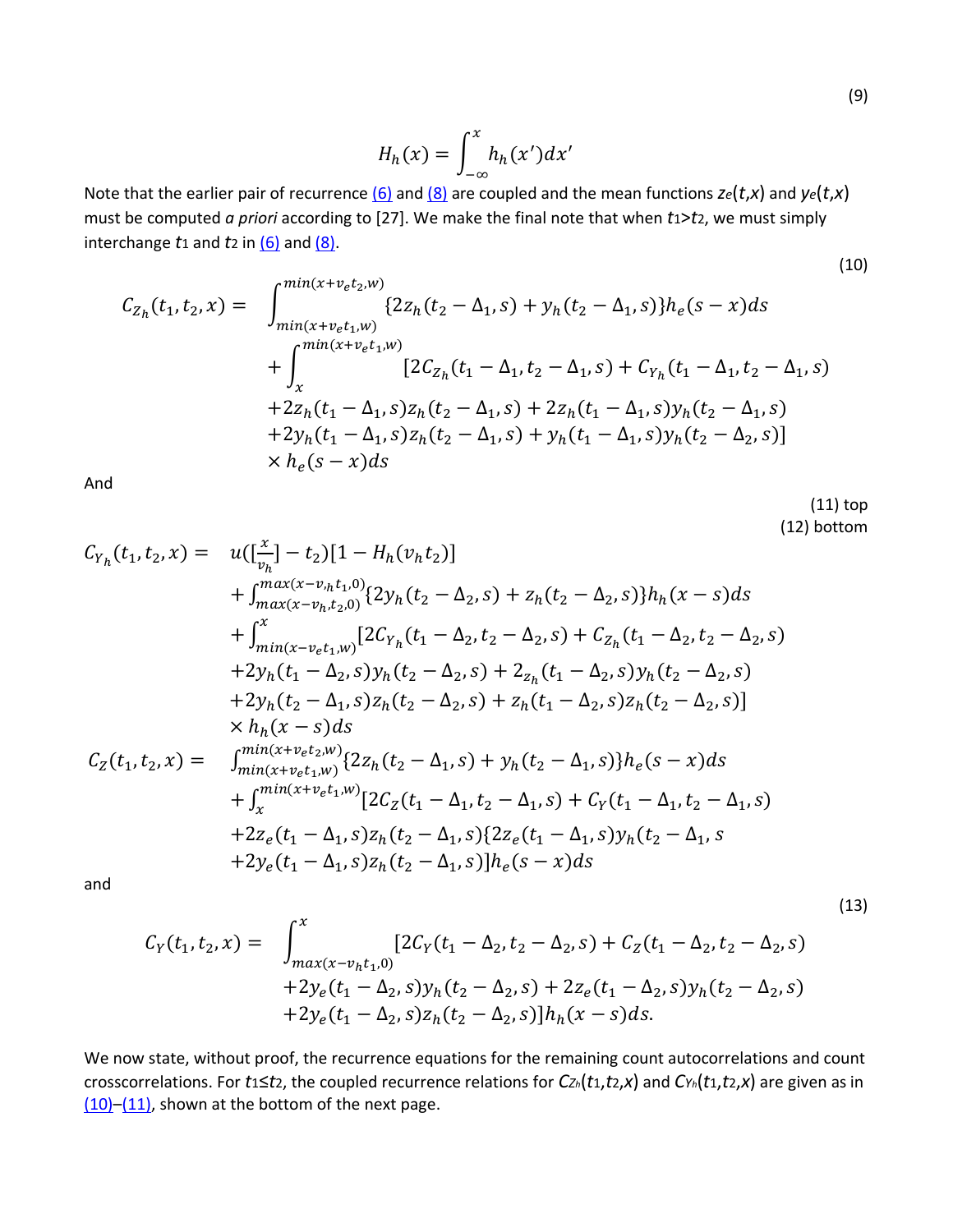Finally, the crosscorrelations *CZ*(*t*1,*t*2,*x*) and *CY*(*t*1,*t*2*x*) obey the following coupled recurrence equations: For *t*1≤*t*2, see [\(12\)](https://ieeexplore.ieee.org/document/#deqn11-12)[–\(13\),](https://ieeexplore.ieee.org/document/#deqn13) shown at the bottom of the next page. As before, when *t*1>*t*2, we simply interchange *t*1 and *t*2 in all the previous expressions.

The preceding model can be easily modified to suit hole-injection APDs. This is done by simply interchanging the role of electrons and holes in all the recurrence equations (i.e., interchange the electron and hole ionization coefficients, saturation velocities and dead spaces).

We conclude this section by considering the effects of time-varying and stochastic carrier velocities. For layers with high fields (> 400 kV/cm), carriers do not assume their saturation velocities immediately following impact ionization. Rather, as has been demonstrated by Monte-Carlo simulation [45], there is a velocity overshoot at short distances (up to several multiples of the saturation velocity) following each impact ionization, as well as a random spread in the velocity. The overshoot effect can be readily incorporated into the dead-space model considered above in a straightforward fashion. Moreover, capturing the velocity randomness is also possible with a slight added complexity to the recurrence equations. The details of these extensions will be reported elsewhere.

Finally, with the statistics of the impulse response at hand, the statistics of the frequency response can be readily obtained. We define the stochastic frequency response as the Fourier transform of the random impulse response

$$
\mathcal{I}(f) \stackrel{\Delta}{=} \int_{-\infty}^{\infty} I(t) e^{-j2\pi ft} dt.
$$

(14)

(15)

The mean frequency response,  $\overline{\jmath}(f) \stackrel{\Delta}{=} \ \mathrm{E}[\jmath(f)]$ , is then the Fourier transform of the mean impulse response  $i(t)$ , defined in  $(4)$ , which can be computed by solving the recurrence equations  $(6)$ ,  $(10)$ – $(12)$  in [27]. The 3-dB bandwidth is then determined from the  $I^{--}(f)$  curve. The APD power-spectral density, which is a measure of fluctuations in the frequency response, is defined by  $S(f) \stackrel{\Delta}{=} \ E[\mathcal{I}^2(f)]$  and can be related to the autocorrelation function by using [\(14\)](https://ieeexplore.ieee.org/document/#deqn14)

$$
S(f) = \int_{-\infty}^{\infty} \int_{-\infty}^{\infty} R(t_1, t_2) e^{-j2\pi(t_1 + t_2)f} dt_1 dt_2.
$$

#### SECTION IV.

Results

We now proceed to use the theory developed above to investigate the effect of reducing the width of the multiplication region on two fundamental performance characteristics: 1) the APD gain-bandwidth product; and 2) the fluctuations in the APDs frequency response. These characteristics are studied for four multiplication-region materials: GaAs,  $Al_{0.2}Ga_{0.8}As$ , InP, and In<sub>0.52</sub>Al<sub>0.48</sub>As, which are used in APDs of various multiplication-region widths. Following Anselm *et al.* [17], we use the uniform saturation velocities *ve*=0.8×107cm/s and *vh*=0.6×107 cm/s for electrons and holes, respectively, in Al<sub>0.2</sub>Ga<sub>0.8</sub>As. For the other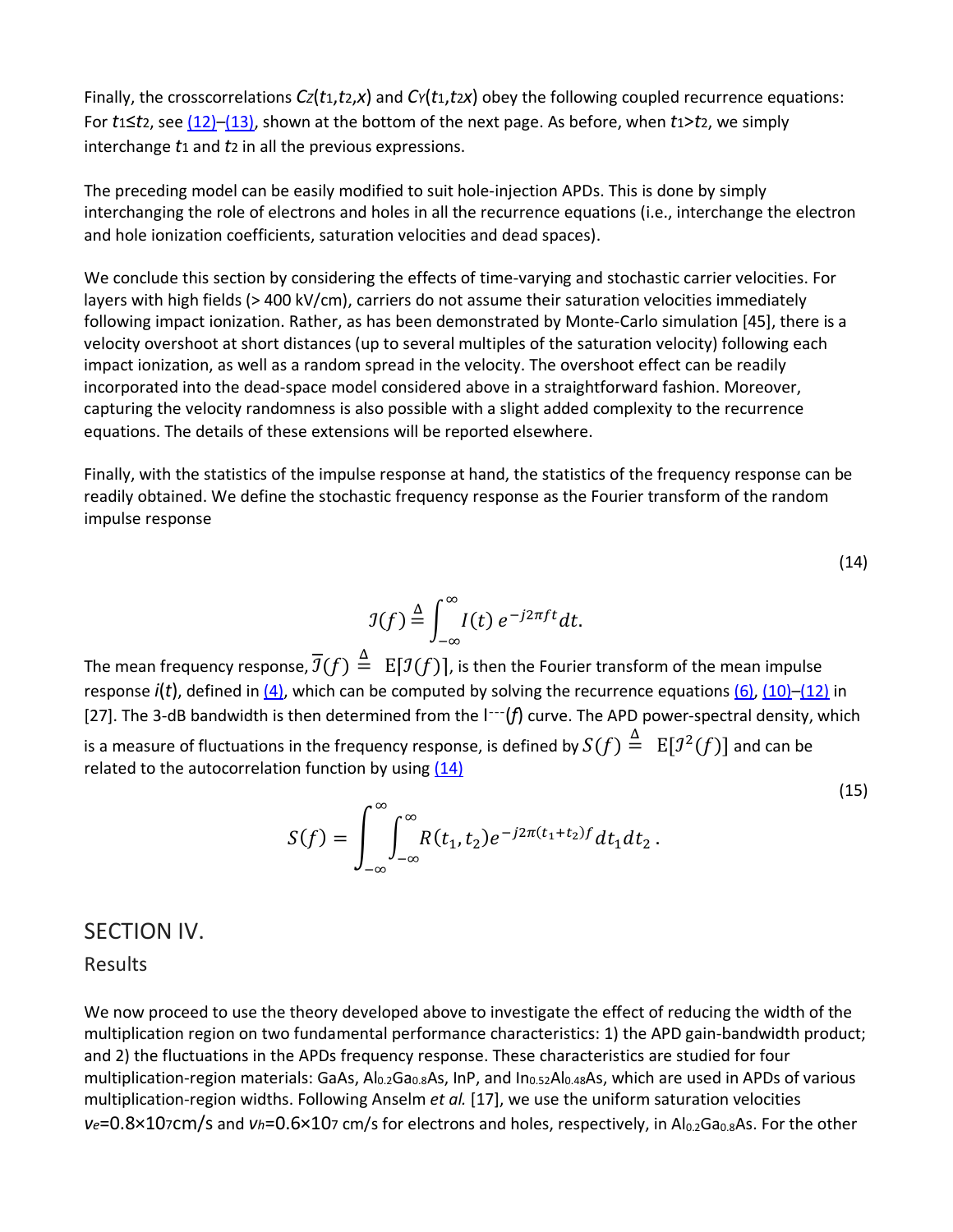materials, we use the saturation velocities *ve*=1.0×107 cm/s and *vh*=0.5×107 cm/s, for electrons and holes, respectively. Although these saturation velocities may vary according to the material, the previous values seem to serve well as a convenient approximation. All the devices considered operate on the basis of electron-injection, with the exception of InP, which is a hole-injection APD. Whenever needed, the mean gain is computed in accordance with the dead-space multiplication theory of the gain reported in [8], [10], [22].

#### A. Gain-Bandwidth Characteristics: Significance of Dead Space

To demonstrate the effect of dead space on the bandwidth, we compute the mean impulse response of a thin GaAs APD with a 100-nm multiplication region and compare it to the prediction provided by conventional multiplication theory, as shown in Fig. 1. Note that the dead-space multiplication theory (DSMT) predicts an elongated tail in the mean impulse response, an attribute that is consistent with the our earlier work [27] and it arises because dead space tends, on average, to increase the time separation between consecutive impact ionizations. The predicted increase in the response time will, in turn, result in a bandwidth that is lower than that predicted by the conventional multiplication model, as can be seen from the frequency-response curves shown in Fig. 2. In this example, the conventional theory predicts a bandwidth of 37 GHz while the dead-space model predicts a value of 30 GHz, a reduction of 23%.

As expected, the effect of dead space on the bandwidth becomes progressively more important as the multiplication-region thickness decreases and may be neglected for thick devices. This is a consequence of the well-known fact that dead-space occupies a larger fraction of the multiplication layer as the thickness of the multiplication layer is reduced. To see this effect, we have generated plots of the bandwidth as a function of the mean gain for devices with different multiplication-region thicknesses in the range 100–800 nm. The results for GaAs and InP are depicted in Figs. 3 and 4, respectively. For example, it is seen from Fig. 4 that the conventional multiplication model overestimates the gain-bandwidth product by as much as 29% for the 100-nm InP device at gain value of 30; however, the discrepancy between the DSMT and conventional model predictions is significantly less (approximately 8.7%) for the 582-nm InP APD. It is also seen that the role of dead space becomes more significant as the gain increases and the buildup time becomes longer. For example, it is seen from Fig. 4 that the conventional multiplication model overestimates the gain-bandwidth product by as much as 32% for the 100-nm InP device at the high gain value of 37. In contrast, we see a discrepancy of 9% at a gain of 5.

In general, the presence of velocity overshoot (which we have neglected in our calculations) will tend to increase the bandwidth, which, in turn will serve to counteract the deleterious effect of the dead space on the bandwidth. We expect that the spread in the velocity will not have a significant effect on the mean impulse response and bandwidth (since its effect should be averaged out), but it is likely to have a noticeable effect on the power spectral density. A definitive analysis of the role of velocity overshoot and spread on the accuracy of the simple dead-space model is currently underway.

To compare our calculations to measurements, we considered bandwidth measurements for a resonantcavity-enhanced (RCE) APD with 200-nm and 400-nm  $In_{0.52}Al_{0.48}As$  multiplication layers, reported by Lenox *et al.* [3]. These APDs were demonstrated to have gain-bandwidth products (at high gains) of 290 GHz and 130 GHz, respectively. (The experimental unity-gain bandwidths were measured as 10 GHz and 24 GHz for the 400-nm and 200-nm multiplication layers, respectively.) The theoretical bandwidth predictions are strictly buildup-time limited and hence they deviate from the experimental bandwidths at low gains (< 10), where RC effects dominate the bandwidth. In general, the agreement with the experimental bandwidth vs. gain plots is good in the range of high gains (> 15) with an approximate average error of 10%. The predicted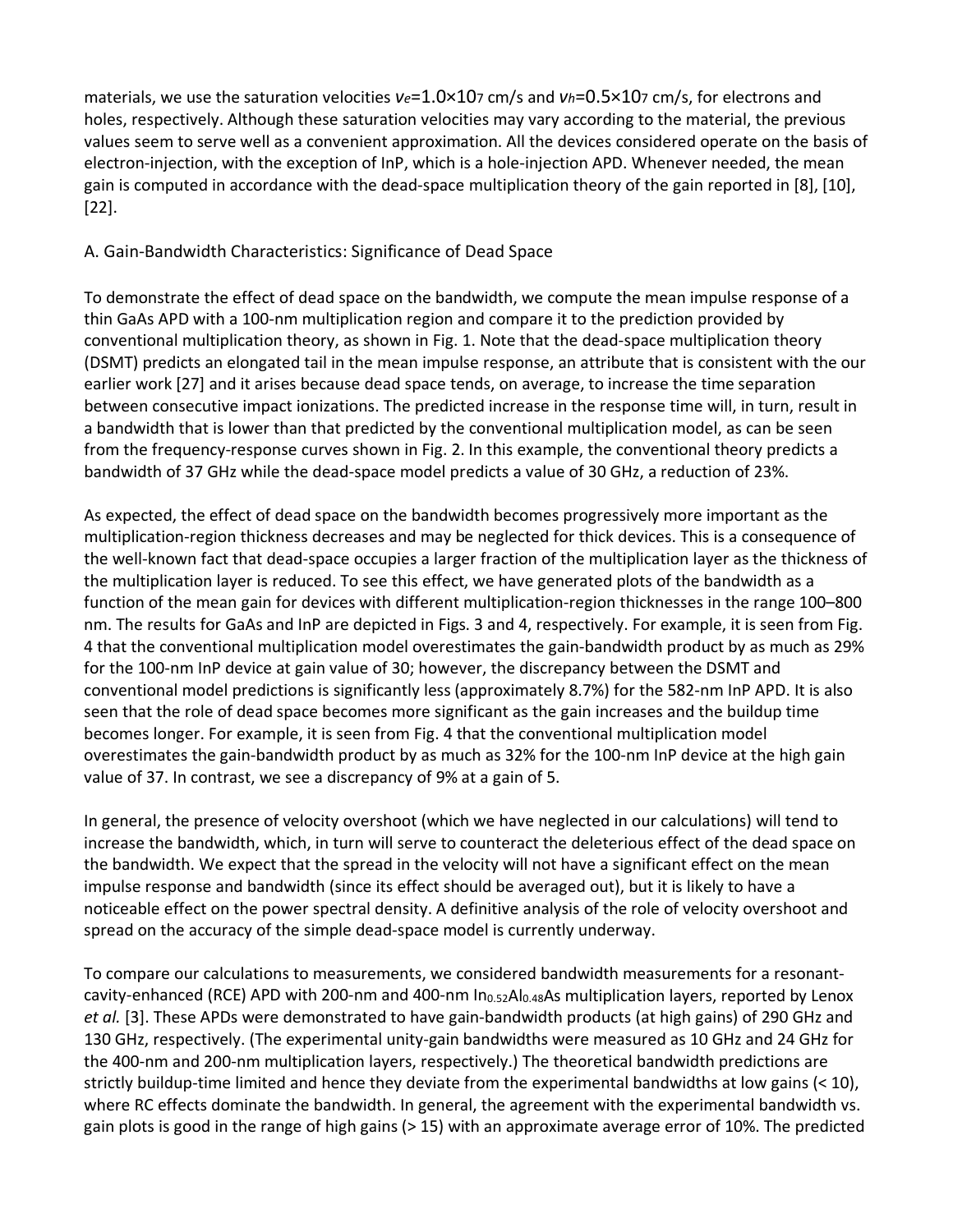high-gain gain-bandwidth products are 253 GHz and 120 GHz for the 200-nm and 400-nm APDs, respectively. The larger error in the 200-nm device may be partially attributable to neglecting the velocity overshoot and/or to the nonuniform distribution of the electric field in the multiplication layer (as a result of background doping). This could further confine the location of impact ionizations, which would, in turn, cause a reduction in the buildup time in comparison with a uniform electric field. Part of the error could also be attributable to the inaccuracy of the assumed saturation electron and hole velocities in the model.



**Fig. 1.** 

Mean impulse response of an APD with a 100-nm GaAs multiplication layer. The electric field was selected to be 6.7 ×105 v/cm, resulting in a mean gain of 9.4. Solid and dashed curves represents the predictions of the dead-space and the conventional models, respectively.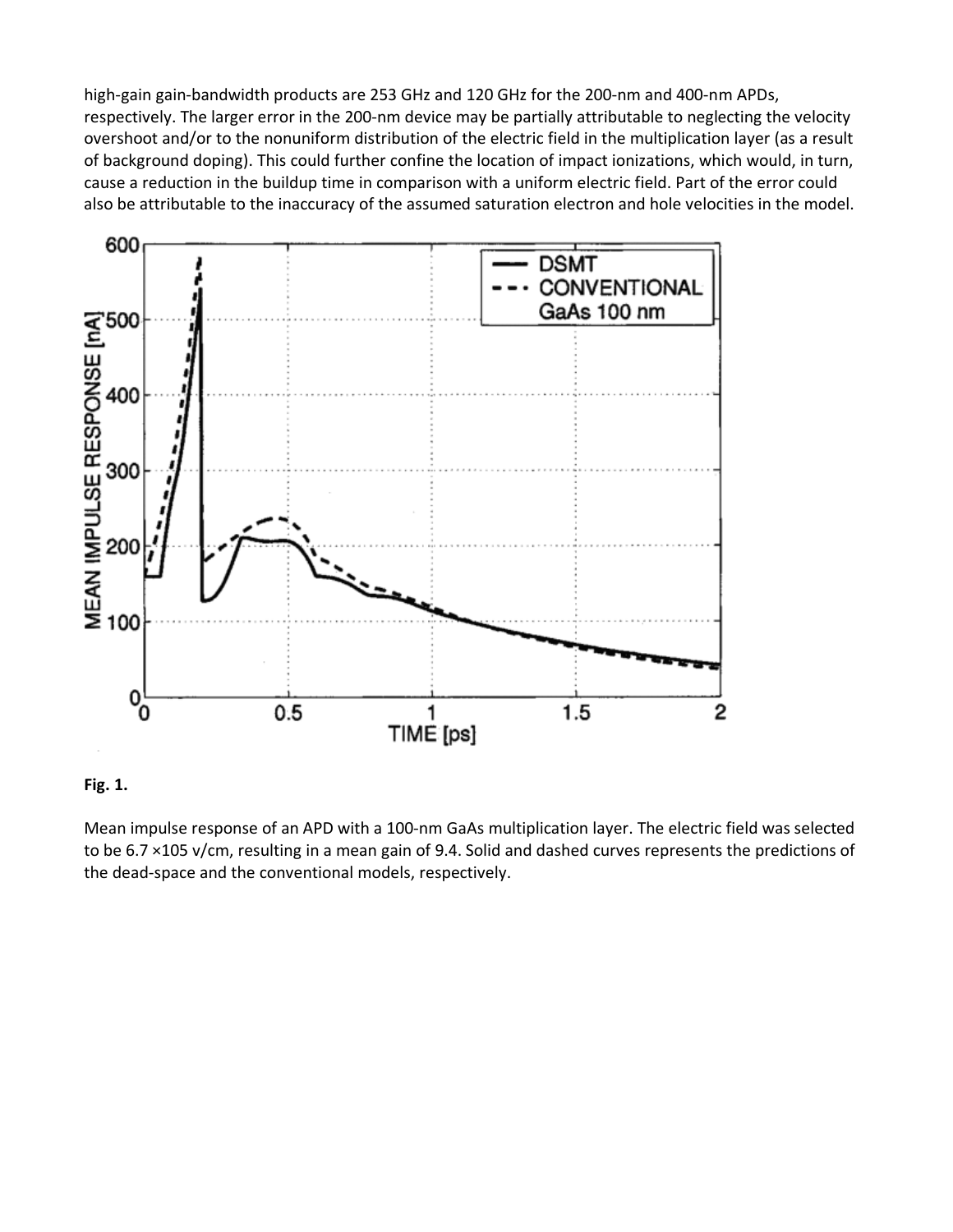

#### **Fig. 2.**

Normalized frequency response of the impulse response shown in Fig. 1. Solid and dashed curves represents the predictions of the dead-space and the conventional models, respectively. The dead-space prediction of the 3-db bandwidth is approximately 30 GHz; the conventional-model prediction is 37 GHz.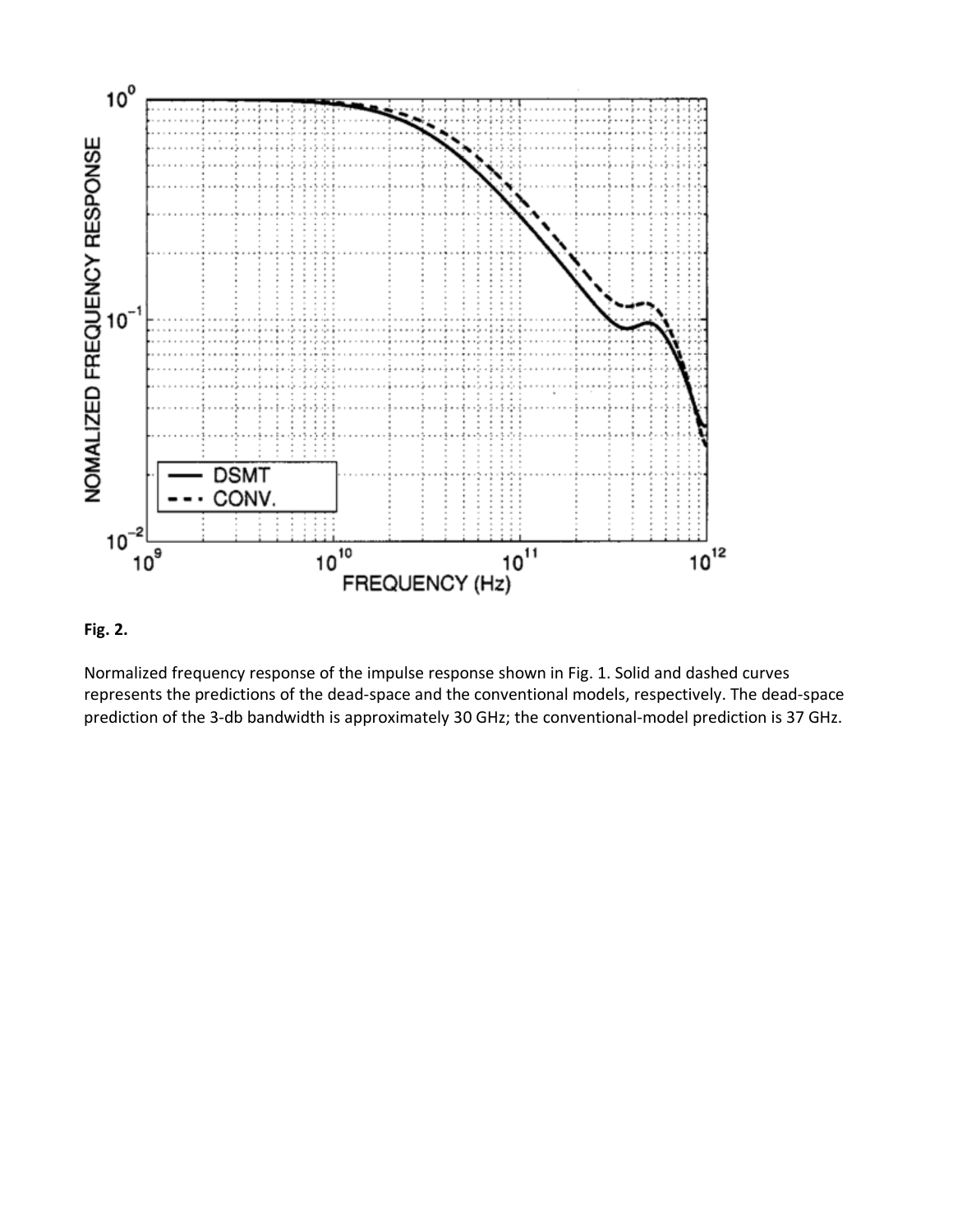

#### **Fig. 3.**

Bandwidth-versus-gain characteristics for GaAs APDs with various multiplication-layer widths. Solid and dashed curves represent the predictions of the dead-space model and the conventional model, respectively. Note that the conventional model overestimates the bandwidth and that the dead-space effect becomes more significant as the thickness is reduced. The range of the multiplication-layer electric field is 4  $\hat{A} \times 105 - 7 \times 105$  v/cm for the 100-nm apd and 2.7  $\times 105 - 3.5 \times 105$  v/cm for the 800-nm device.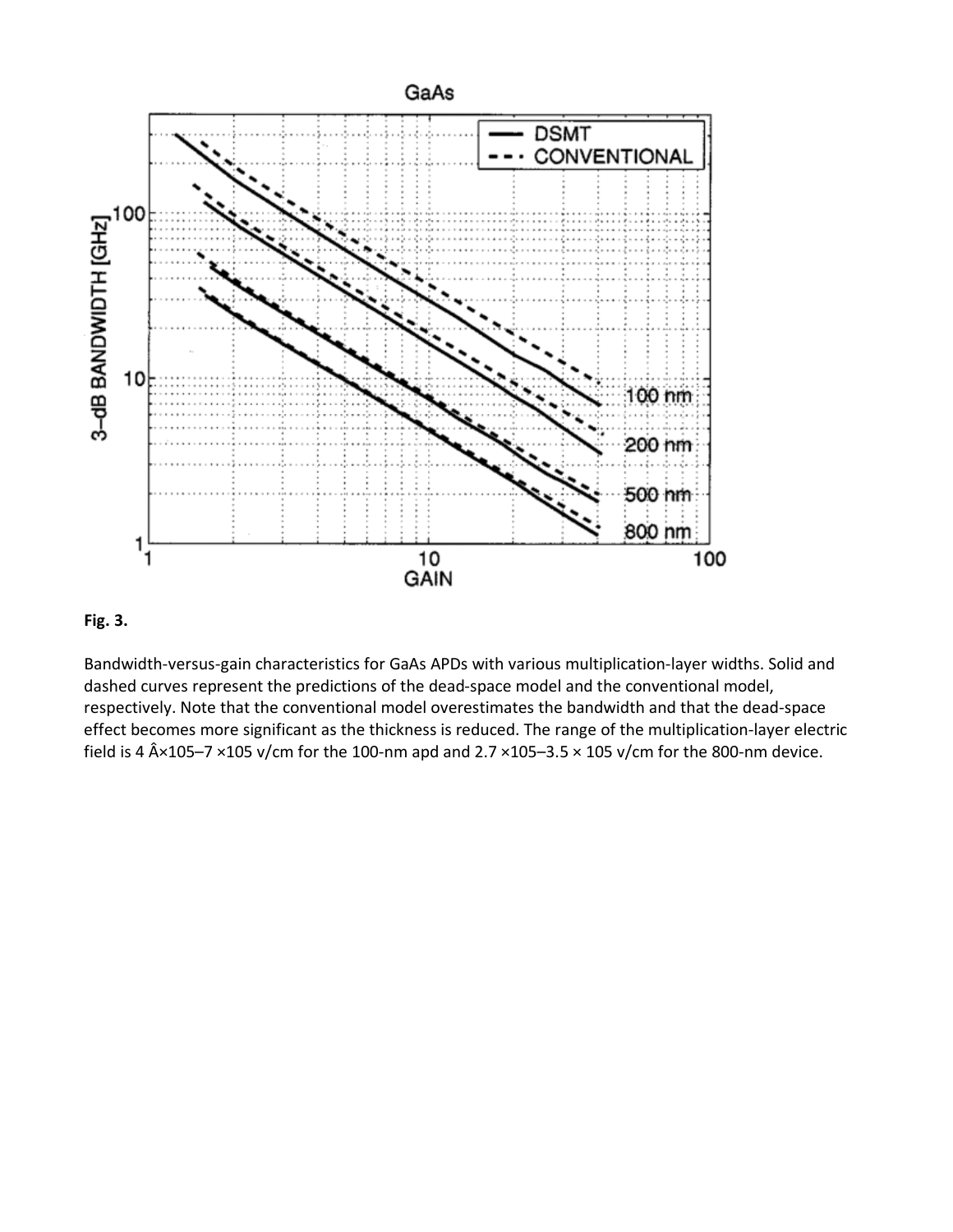

#### **Fig. 4.**

Same as Fig. 3, but for InP multiplication layers. The range of the multiplication-layer electric field is 6  $\times$ 105–9  $\times$  105 v/cm for the 100-nm APD and 4  $\times$ 105–5  $\times$ 105 v/cm for the 582-nm device.

B. Modeling the Dependence of the Gain-Bandwidth Product on the Multiplication-Layer Width

The dependence of the gain-bandwidth product on the multiplication-region width is shown in Figs. 5 and 6 for GaAs and InP, respectively. Similar curves (not shown) were also generated for In<sub>0.52</sub>Al<sub>0.48</sub>As and Al<sub>0.2</sub>Ga<sub>0.8</sub>As. Note that for each material, the gain-bandwidth characteristic curves are almost independent of the operational gain. This is a very desirable feature from a device-engineering perspective, since it implies that a single characteristic gain-bandwidth-product (GB) model can be used for all operational gains. Indeed, we can infer from the graphs of Figs. 5 and 6 that for each material, there is a pair of parameters, *c* and *κ*, for which

(16)

GB =  $cw^{-\kappa}$ .<br>These parameters, for each of the four materials, are provided in Table I.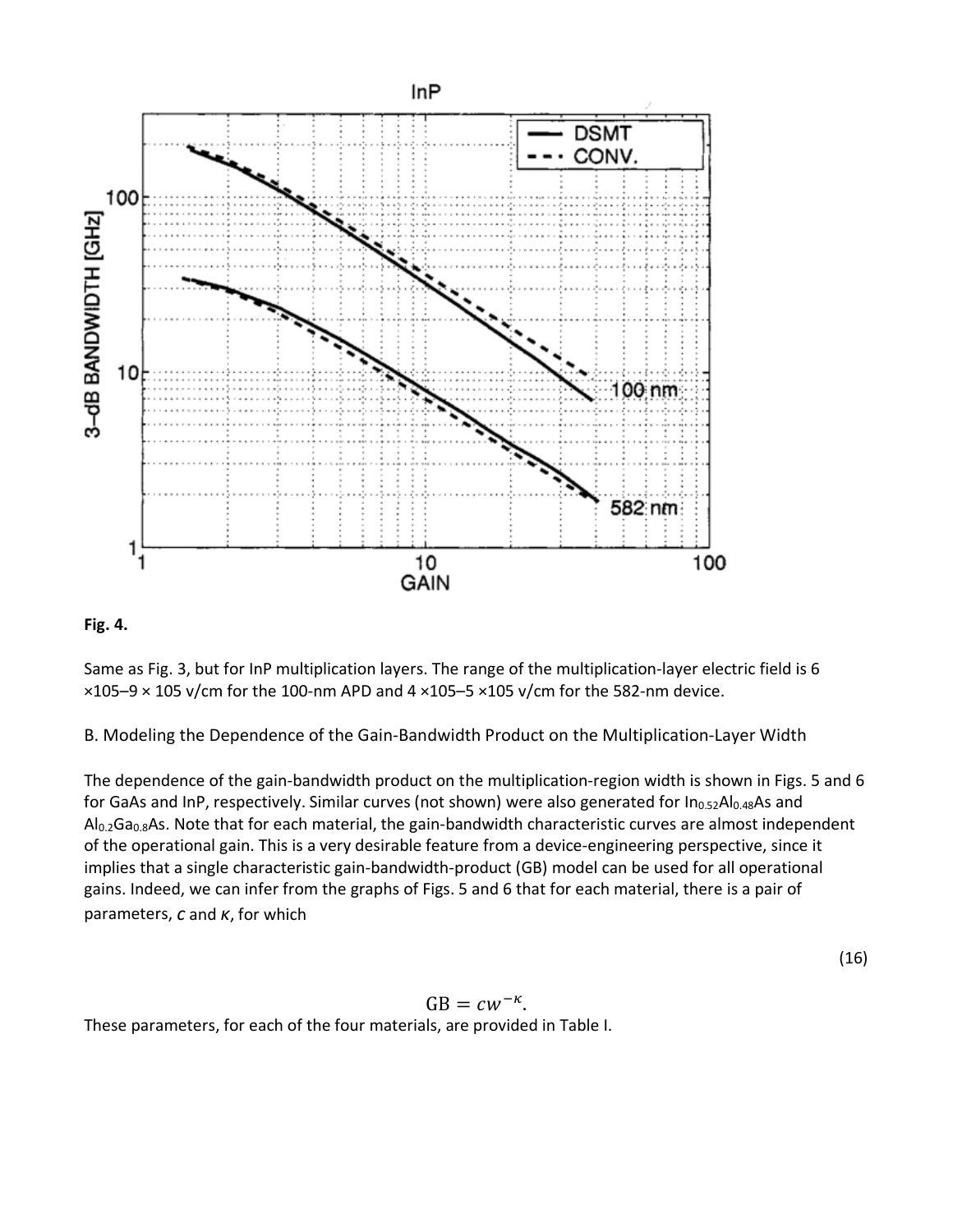

#### **Fig. 5.**

Gain-bandwidth product as a function of the multiplication-layer width for GaAs. Different curves correspond to different operational gains. Note that the curves are almost overlapping.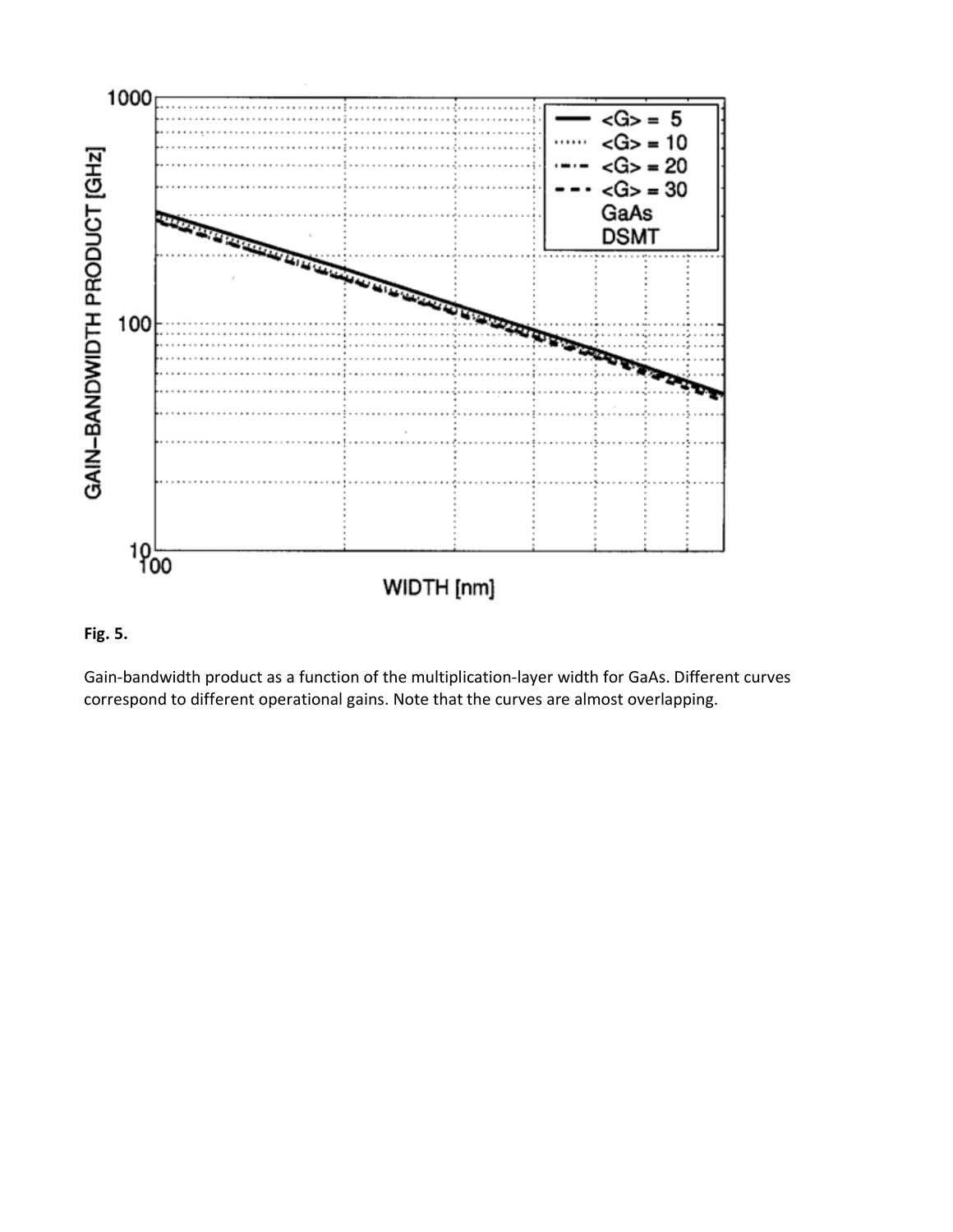

#### **Fig. 6.**

Same as Fig. 5, but for inp multiplication layers.

| Table I Material-specific parameters for the model [given by (16)] describing the dependence of the gain- |
|-----------------------------------------------------------------------------------------------------------|
| bandwidth-product on the multiplication-layer width                                                       |

| Parameter   | Units               | ${\rm In}{\rm P}$<br>14598.50 |        | $\rm In_{0.52}Al_{0.48}As$<br>18844.21 |          | GaAs<br>16288.48                         | $\mathrm{Al}_{0.2}\mathrm{Ga}_{0.8}\mathrm{As}$<br>37639.44 |                      |
|-------------|---------------------|-------------------------------|--------|----------------------------------------|----------|------------------------------------------|-------------------------------------------------------------|----------------------|
| с           | $GHz/nm^{\kappa}$   |                               |        |                                        |          |                                          |                                                             |                      |
| $\kappa$    |                     | 0.8234                        |        | 0.8445                                 |          | 0.8690                                   | 1.0168                                                      |                      |
| Parameter   | <b>Units</b>        |                               | InP    |                                        |          |                                          | GaAs                                                        |                      |
|             |                     |                               |        |                                        |          | In <sub>0.52</sub> Al <sub>0.48</sub> As |                                                             | $Al_{0.2}G_{80.8}As$ |
| C           | GHz/nm <sup>k</sup> |                               |        | 14598.50                               | 18844.21 |                                          | 16288.48                                                    | 37639.44             |
| $\mathsf k$ |                     |                               | 0.8234 |                                        | 0.8445   |                                          | 0.8690                                                      | 1.0168               |

To exhibit the validity of the model given in  $(16)$ , we apply the model to devices whose gain-bandwidth product were recently measured. Kinsey *et al.* [2] recently reported a record 320-GHz measurement of the gain-bandwidth product for a waveguide InGaAs/InAlAs APD, with a 150-nm InAlAs multiplication region. The use of  $(16)$  and the parameters for In<sub>0.52</sub>Al<sub>0.48</sub>As from Table I yields a predicted gain-bandwidth product of 274 GHz. Again, we expect that the error (14%) is attributable to the combined effects of the nonuniform electric field, errors in the assumed saturation velocities and neglecting velocity overshoot.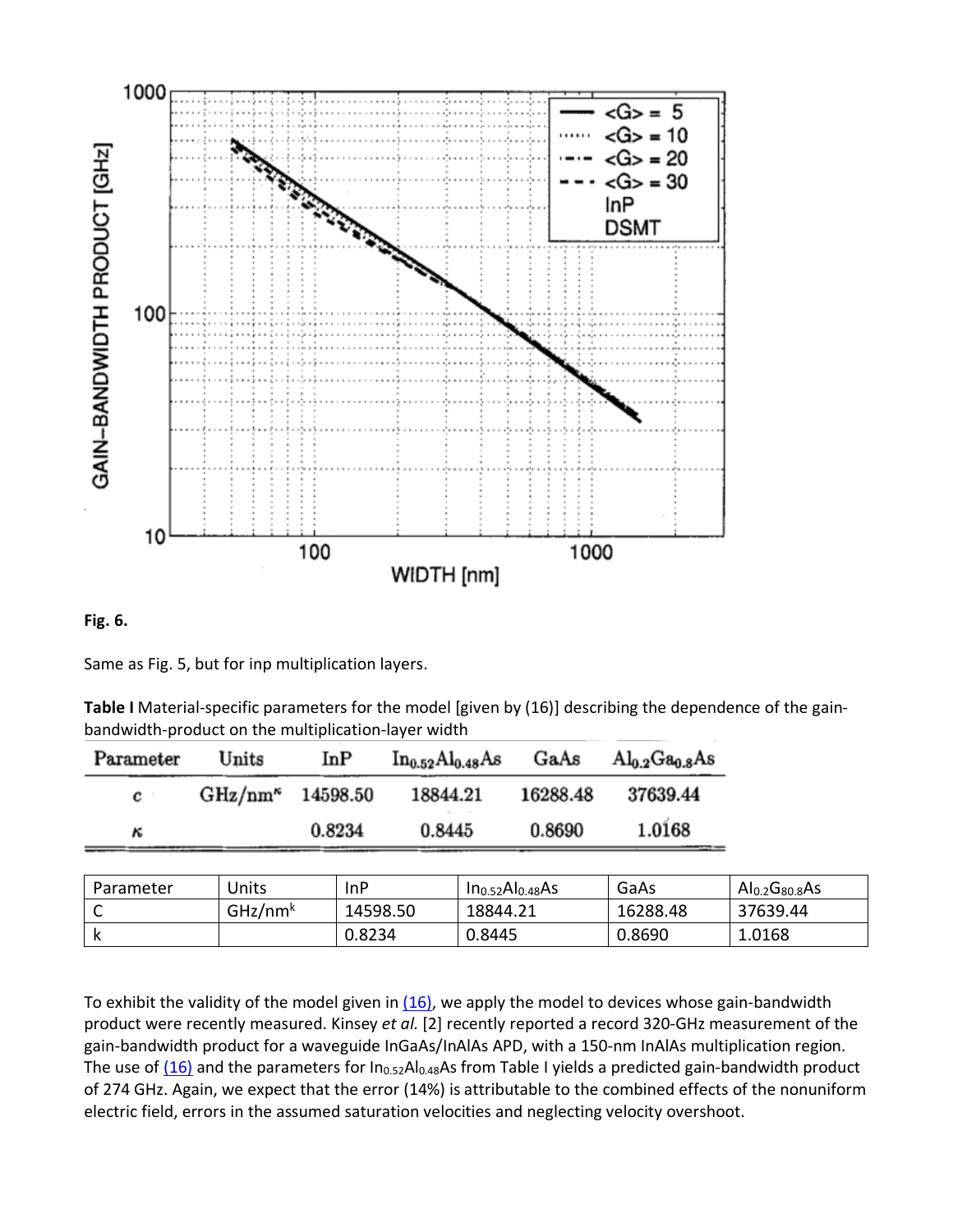

#### **Fig. 7.**

Mean frequency response (bold solid curve) and the square-root of the power spectral density (bold dashdot curve) for a 100-nm GaAs APD. Thin curves represent predictions provided by the conventional model. Note the reduction in the frequency-response fluctuations predicted by the dead-space model.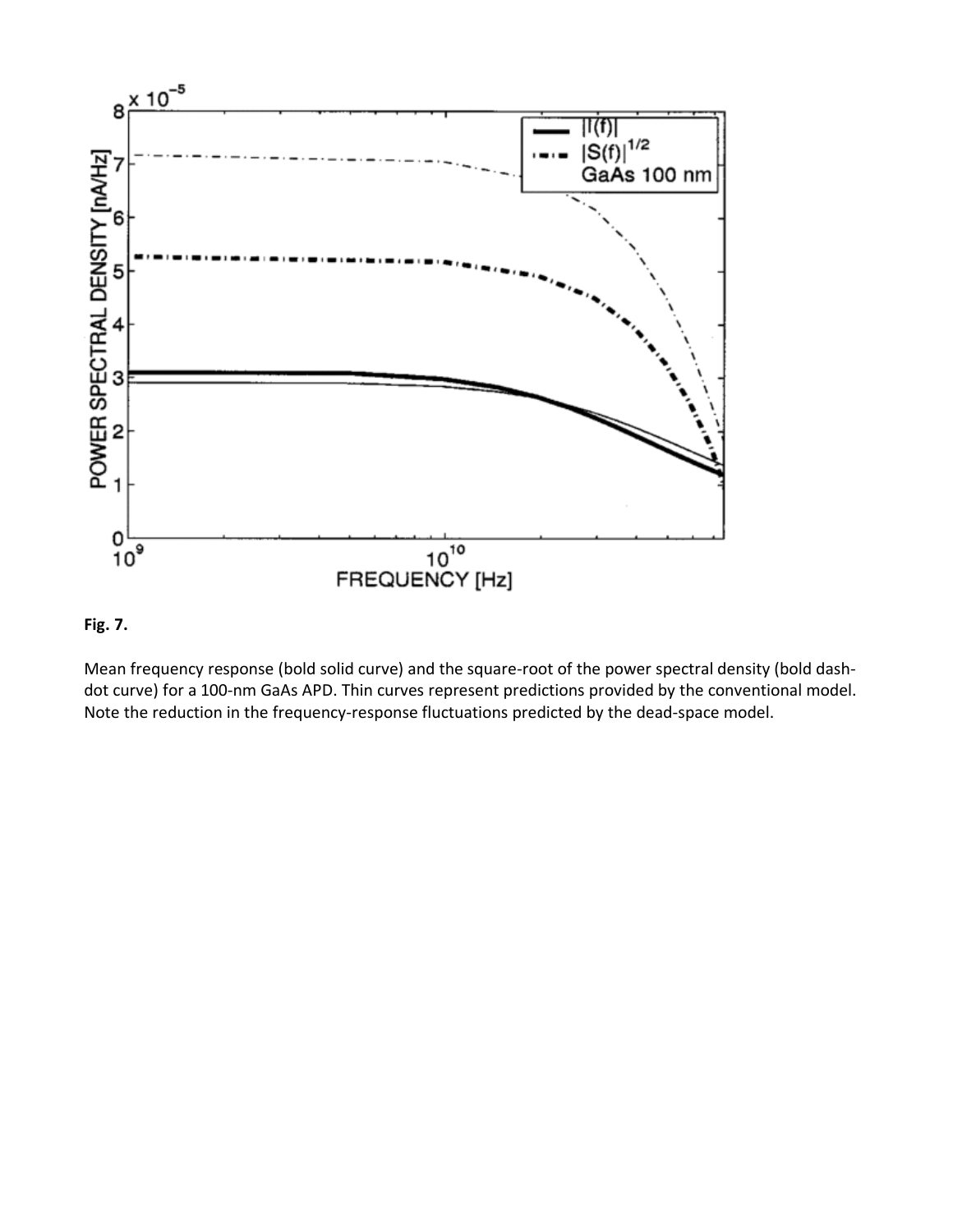

#### **Fig. 8.**

Spectral SNR for three GaAs devices of different multiplication-layer widths. Note that the thinner devices produce higher SNRs.

#### C. Reduced Fluctuations in the Frequency Response for Thin APDs

The autocorrelation functions for the APDs considered in this paper have been computed by solving the recurrence equations  $(6)$ ,  $(8)$ ,  $(10)$ – $(13)$ . The numerical solutions are obtained using a simple iterative algorithm (as in [27]) which was implemented on a parallel computer. (The details of the computational aspects and the parallel computing will be reported elsewhere.) The two-dimensional (2-D) Fourier transform of the autocorrelation function was numerically computed and its diagonal values where obtained to yield the power-spectral density according to [\(15\).](https://ieeexplore.ieee.org/document/#deqn15) Fig. 7 shows the power spectral density of the 100-nm GaAs (solid bold curve) overlayed with the mean frequency response (dashed bold curve). For comparison, the predictions of the mean frequency response and the power-spectral density corresponding to the conventional model are also shown in the same figure (shown as thin solid and dashed curves). Notably, the plots in Fig. 7 demonstrate that the spectral fluctuations in the APD frequency response are reduced as a result of the reduction in the multiplication-region width. This is a very promising result and it is the spectral generalization of the reduction of excess noise in thin APDs.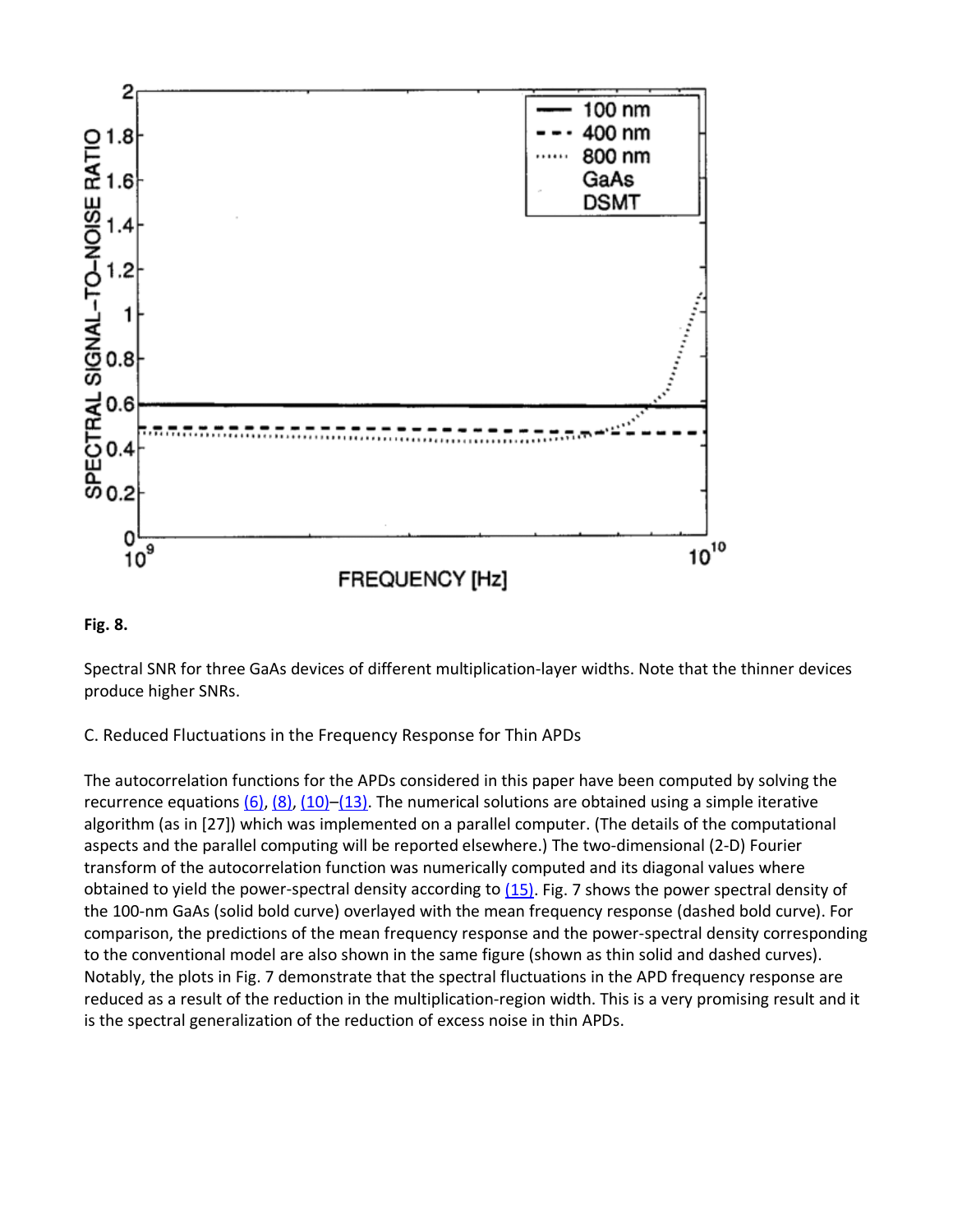



Same as Fig. 8 but the predictions are obtained using the conventional model. Unlike the dead-space-model predictions, the spectral SNR is independent of the multiplication-layer width.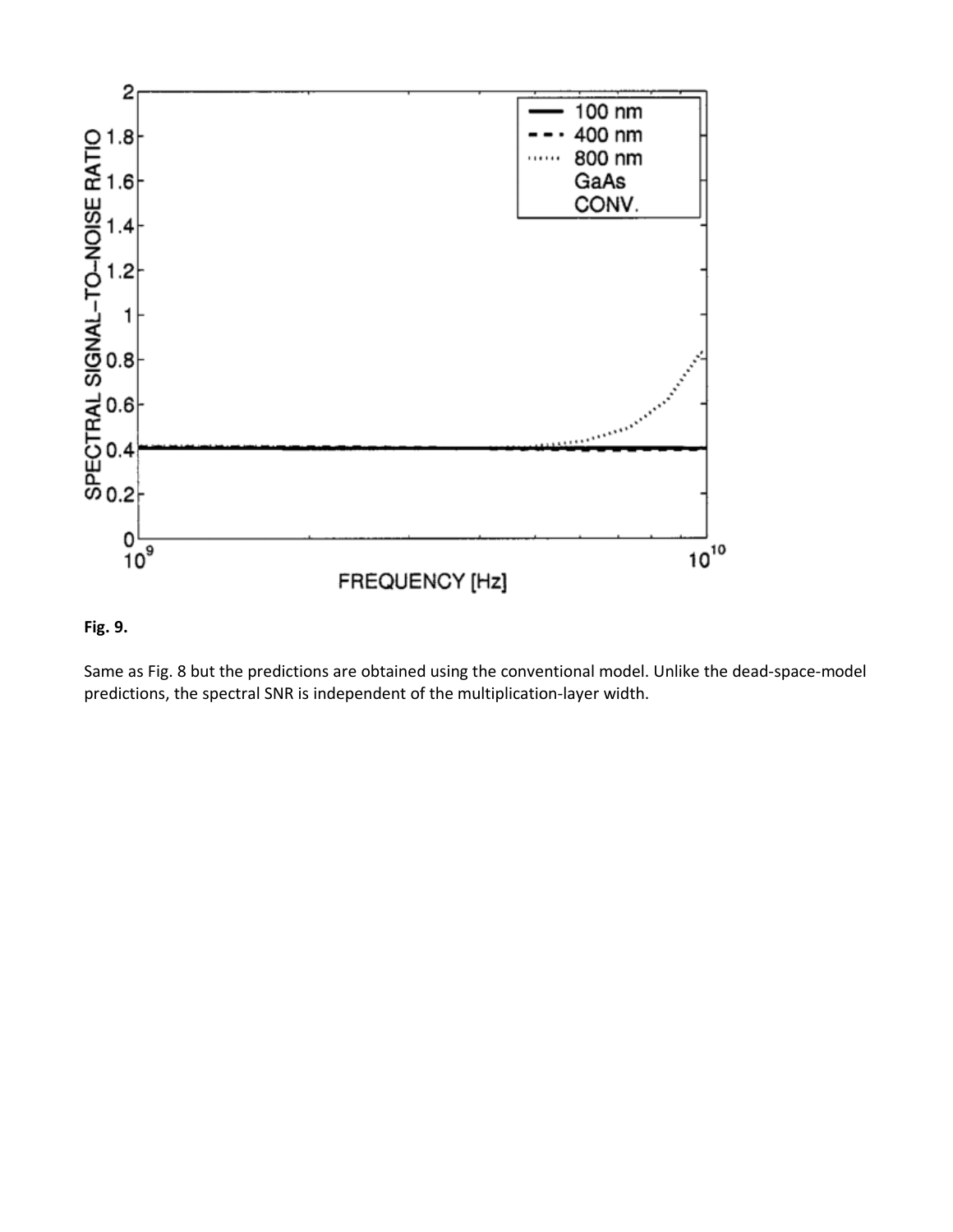

**Fig. 10.** 

Spectral SNR for three InP devices of different multiplication-layer widths. Note that thinner devices produce higher SNRs. The graph for each device is terminated at the corresponding bandwidth.

To establish this spectral-noise reduction more definitively, we define the spectral SNR

(17)

$$
\rho(f) = \frac{\overline{\overline{J}}(f)}{S^{\frac{1}{2}}(f)}
$$

which is a measure of the relative spectral fluctuations as a function of frequency. Fig. 8 shows the prediction of the spectral SNR for GaAs for devices with different multiplication-region widths. For comparison, the predictions by the conventional model are shown in Fig. 9. Note that the conventional multiplication theory gives almost the same *ρ* value regardless of the width of the device, just as it predicts the same excess-noise factor regardless of the width. In contrast, the dead-space model clearly shows an increase in the spectral SNR *ρ* as the multiplication-region width decreases. For example in the case of InP, as shown in Fig. 10, *ρ* varies from 0.37 to 0.6 as the thickness varies from 800-nm to 100-nm (the prediction by the conventional model for InP is approximately 0.4 for all widths). The significance of the reduction in spectral fluctuation is that as the device becomes thinner, the contribution of ISI noise may decrease.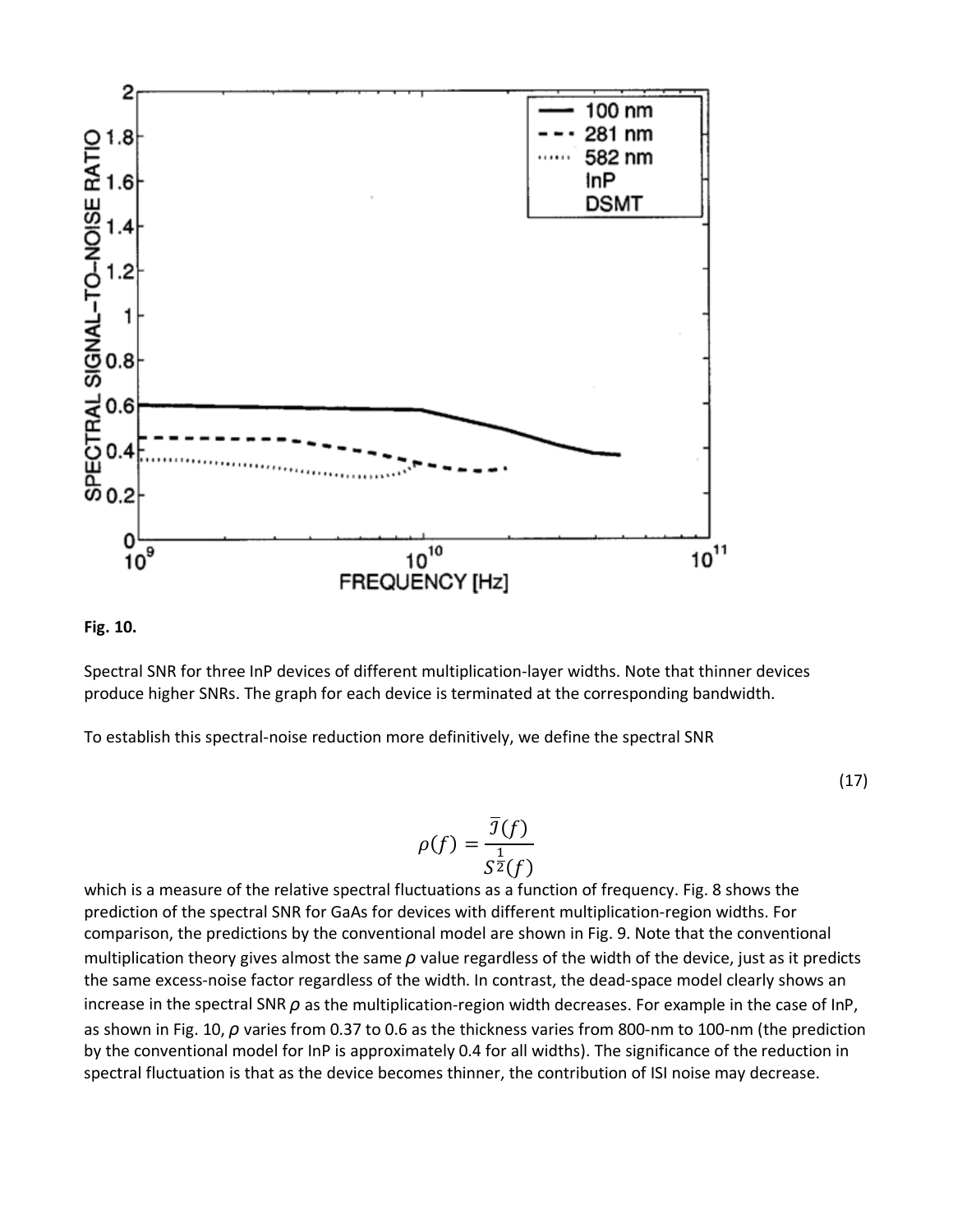Finally, in all cases studied it was observed that the spectral noise is reduced at frequencies beyond the bandwidth of the device, as can be seen in Fig. 8 for the 800-nm GaAs APD. Although operational frequencies beyond the bandwidth of the device may not be of interest in applications, it is interesting to understand why this seemingly strange behavior occurs. It can be attributed to the fact that the photocurrent at such high frequencies is very low and the avalanche mechanism, which is the very source of multiplication uncertainty, is weak.

# SECTION V.

# Conclusion

In this paper, we investigated the effect of reducing the width of the multiplication region on the bandwidth, gain-bandwidth product and spectral SNR for thin III-V APDs. The theory developed for the time response specifically incorporates dead-space effects and extends the dead-space recurrence theory of Hayat and Saleh [27] to the autocorrelation function of the APDs impulse response. Our predictions showed that although the gain-bandwidth-product increases with the reduction of multiplication-region width, as a result of the reduction of the carrier transit time in the multiplication region, this increase is accompanied, to a less degree, by an excess buildup time resulting from the dead-space effect due to the inhibition (or dead time) between successive impact ionizations. The discrepancy between the bandwidth predictions of the conventional theory and the dead space-based theory can be high in certain thin APDs, depending on the gain and the width of the multiplication layer. As an example, for an InP APD with a 100-nm wide multiplication layer operating at a gain of 30, the discrepancy in bandwidth prediction is 29%. Our theory shows that the gain-bandwidth product characteristics of APDs can be represented by a simple hyperbolictype model that depends only on the material. Comparison of the theoretical results with experiments indicate that the theory underestimates the gain-bandwidth product in certain devices. We suspect that this error is due to factors such as nonuniformity of the electric field, inaccuracy in the saturation velocities and ignoring the carrier velocity overshoot.

Analysis of the frequency-response fluctuations showed that the dead-space-induced excess buildup time is accompanied by an inherent benefit: the fluctuations in the frequency response, represented by the ratio of the mean frequency response to the power-spectral density, are reduced as a result of the dead-space effect. Hence, the reduction in photocurrent fluctuations is not limited to the dc component of the frequency response (i.e., the excess-noise factor) but generalizes to all operational frequencies within the device bandwidth. Because dead space tends to make the spectral characteristics of the output of thin-APD-based receivers "less random," there is the potential that equalization techniques may become more effective in combating intersymbol interference.

### APPENDIX Derivation Of The Renewal Equation For *CZe*(*t*,*x*)

We provide the details of the analysis that yields the development of the recurrence equation given in  $6$ . Consider a parent electron at *x* (born at time *t* = 0) and suppose that it first impact ionizes at position *ξ*>*x*. To this parent electron, we associate the random count *Ze*(*t*,*x*), as defined earlier. Now let the electron counts  $Z'_e(t_1-(\xi-x)/v_e,\xi)$  and  $Z''_e\left(t_1-\frac{\xi-x}{v_e},\xi\right)$  correspond to the first and second offspring electrons, respectively, born at position *ξ*. Also, let  $Y_e(t_1 - (\xi - x)/v_e, \xi)$  correspond to the offspring hole born at *ξ*. According to the discussion directly preceding [\(6\),](https://ieeexplore.ieee.org/document/#deqn6) which described the three possibilities for the time of the first impact ionization, the events associated with these cases can be further analyzed as follows: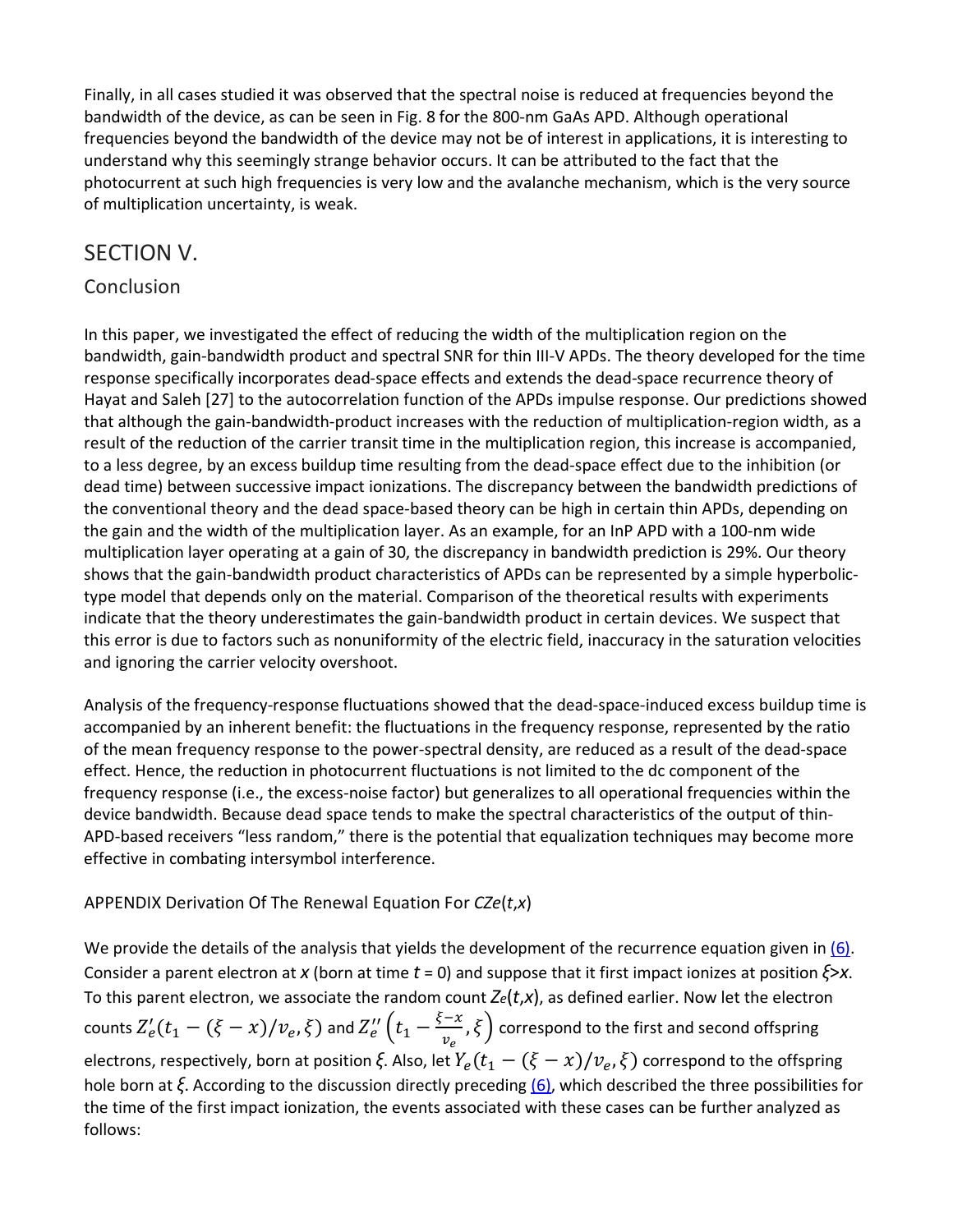## SECTION A.

Case 1. The First Ionization Occurs Before  $t_1$ 

In this case, the position of the first ionization *ξ* satisfies (*ξ*−*x*)/*ve*<*t*<sup>1</sup> since the distance to the first ionization is *ξ*−*x*. Hence

(18) TOP

(19) BOTTOM

$$
Z_e(t_1, x) = Z'_e(t_1 - \frac{\xi - x}{v_e}, \xi) + Z''_e(t_1 - \frac{\xi - x}{v_e}, \xi)
$$
  
+
$$
Y_e(t_1 - \frac{\xi - x}{v_e}, \xi)
$$
  
and  

$$
= Z_e(t_2, x) = Z'_e(\frac{\xi - x}{v_e}, \xi) + Z''_e(t_2 - \frac{\xi - x}{v_e}, \xi)
$$

$$
= Z_e(t_2, x) = Z'_e(\frac{v_1}{v_e}, \xi) + Z''_e(t_2 - \frac{v_2}{v_e})
$$
  
+Y\_e(t\_2 - \frac{\xi - x}{v\_e}, \xi).

In this case, the conditional correlation, given the knowledge of *ξ*, becomes the equation shown at the top of the next page. Note that the range of *ξ* for which this case occurs is *x* to min (*x*+*vet*1,*w*). Also note that the processes *Z*′*e*(⋅,⋅),*Z*′′*e*(⋅,⋅) and *Ye*(⋅,⋅) are mutually independent, as they are generated by the independently-acting two electrons and the hole. Moreover, *Z*′*e*(⋅,⋅) and *Z*′′*e*(⋅,⋅) are identically distributed.

$$
E[Z_e(t_1, x)Z_e(t_2, x)|\xi] = E[(Z'_e(t_1 - \frac{\xi - x}{v_e}, \xi) + Z''_e(t_1 - \frac{\xi - x}{v_e}, \xi) + Y_e(t_1 - \frac{\xi - x}{v_e}, \xi)) \times (Z'_e(t_2 - \frac{\xi - x}{v_e}, \xi) + Z''_e(t_2 - \frac{\xi - x}{v_e}, \xi) + Y_e(t_2 - \frac{\xi - x}{v_e}, \xi))].
$$

#### SECTION B.

Case 2. The First Ionization Occurs Between  $t_1$  and  $t_2$ 

In this case, the position of the first ionization *ξ* satisfies *t*1≤(*ξ*−*x*)/*ve*<*t*2. Note that in this case *Ze*(*t*1,*x*)=1 but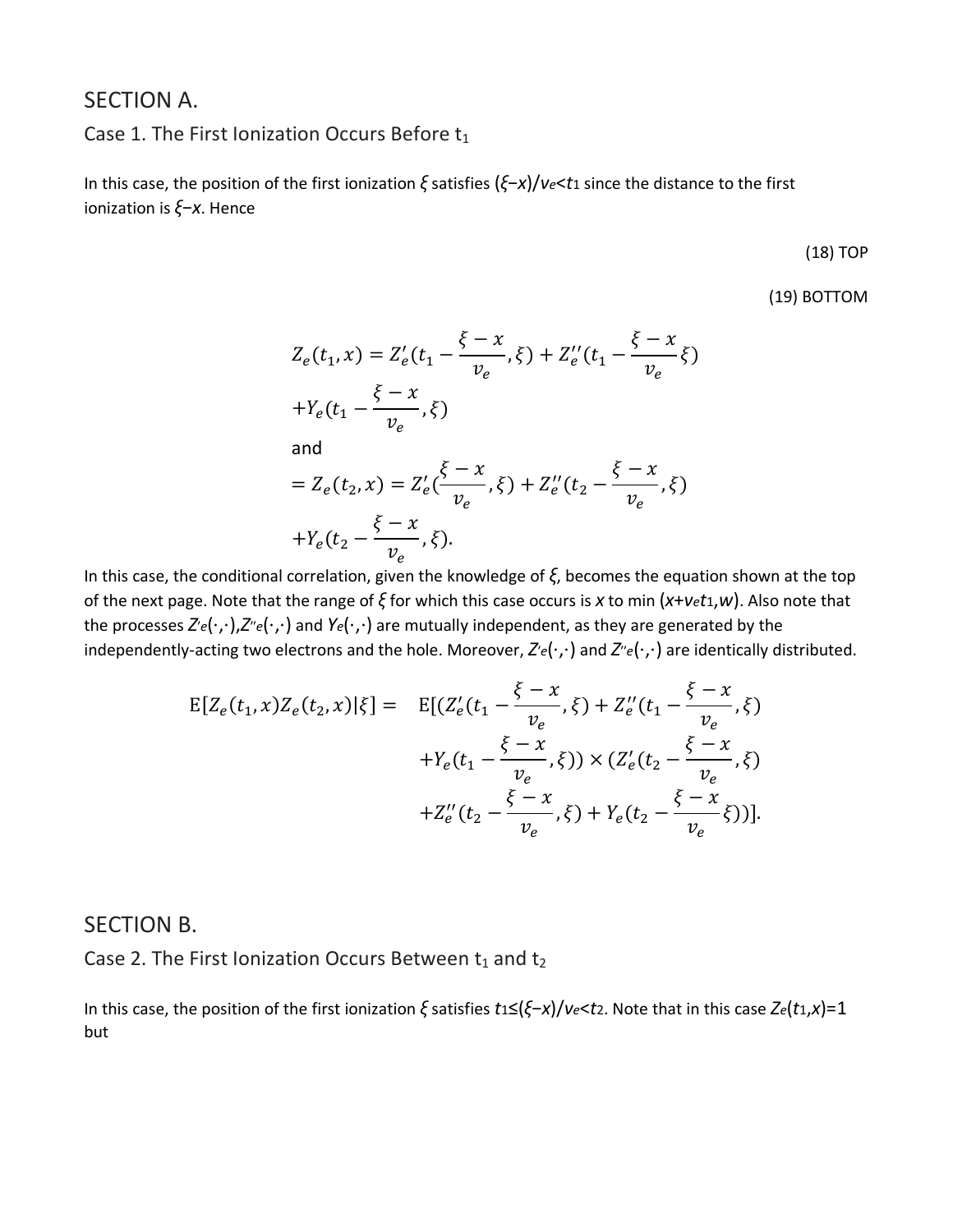$$
Z_e(t_2, x) = Z'_e(t_2 - \frac{\xi - x}{v_e}, \xi) + Z''_e(t_2 - \frac{\xi - x}{v_e}, \xi) + Y_e(t_2 - \frac{\xi - x}{v_e}, \xi).
$$

Hence

$$
E[Z_e(t_1, x)Z_e(t_2, x)|\xi] = E[(Z'_e(t_2 - \frac{\xi - x}{v_e}, \xi)] + Z''_e(t_2 - \frac{\xi - x}{v_e}, \xi)]
$$

Note that the range of *ξ*for which this case occurs is min (*x*+*vet*1,*w*) to min (*x*+*vet*2,*w*). SECTION C.

Case 3. The First Ionization Occurs After  $t_2$ 

In this case, (*ξ*−*x*)/*ve*>*t*<sup>2</sup> and hence necessarily *Ze*(*t*1,*x*)=*Ze*(*t*2,*x*)=1. Hence

$$
\mathbf{E}[Z_e(t_1, x)Z_e(t_2, x)|\xi] = 1, t_2 < \frac{\xi - x}{v_e}
$$

and

$$
E[Z_e(t_1, x)Z_e(t_2, x)|\xi] = 0, t_2 \ge \frac{\xi - x}{v_e}.
$$

Note that the probability that the first ionization occurs after *t*2 is  $1 - H_e(min\{w - x, v_e t_2\}).$ 

The final step is to average the conditional correlation  $E[Z_e(t_1, x)Z_e(t_2, x)|\xi]$  over all possible  $\xi$  in the interval  $[x, min(x + v_e t, w)]$  with the careful consideration of the three cases mentioned earlier. This yields the recurrence relation given in [\(6\).](https://ieeexplore.ieee.org/document/#deqn6)

## References

**1.** G. S. Kinsey, C. C. Hansing, A. L. Holmes, Jr., B. G. Streetman, J. C. Campbell, A. G. Dentai, " Waveguide \\$hbox{In}\_{0.53} hbox{Ga}\_{0.47} hbox{As-In} \_{0.52} hbox{Al}\_{0.48}hbox{As}\\$ avalanche photodiode ", *IEEE Photon. Technol. Lett.*, vol. 12, pp. 416-418, Apr. 2000.

**2.** G. S. Kinsey, J. C. Campbell, A. G. Dentai, "Waveguide avalanche photodiode operating at 1.55 \\$mu hbox{m}\\$ with a gain-bandwidth product of 320 GHz ", *IEEE Photon. Technol. Lett.*, vol. 13, pp. 842-844, Aug. 2001.

(21)

(22)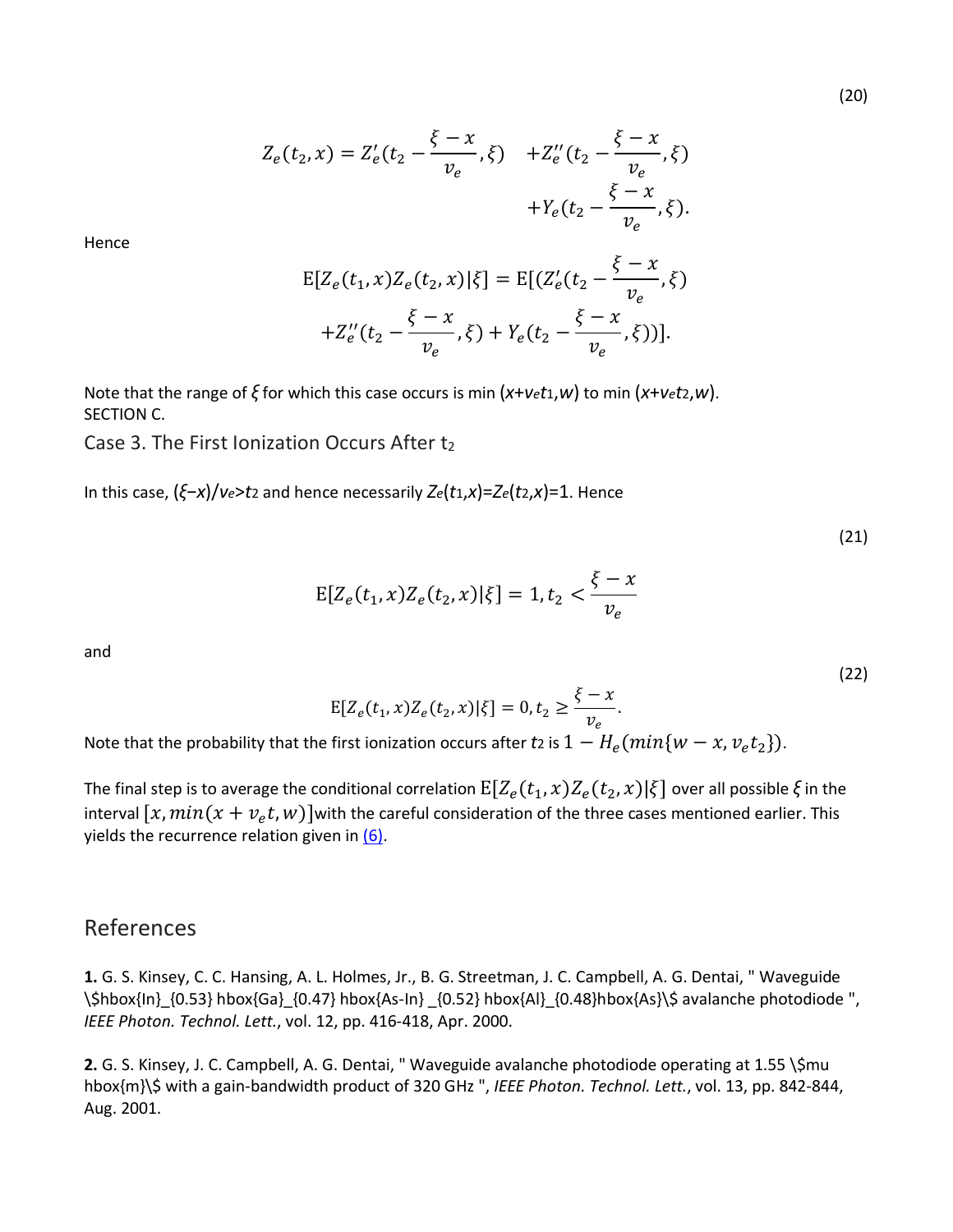**3.** C. Lenox, H. Nie, P. Yuan, G. Kinsey, A. L. Holmes, Jr., B. G. Streetman, J. C. Campbell, "Resonant-cavity InGaAs-InAlAs avalanche photodiodes with gain-bandwidth product of 290 GHz", *IEEE Photon. Technol. Lett.*, vol. 11, pp. 1162-1164, Sept. 1999.

**4.** B. E. A. Saleh, M. C. Teich, "17" in Fundamentals of Photonics, New York:Wiley, 1991.

**5.** P. Yuan, O. Baklenov, H. Nie, A. L. Holmes, Jr., B. G. Streetman, J. C. Campbell, " High-speed and low-noise avalanche photodiode operating at 1.06 \\$mu hbox{m}\\$ ", *IEEE J. Select. Topics Quantum Electron.*, vol. 6, pp. 422-425, Apr. 2000.

**6.** C. Hu, K. A. Anselm, B. G. Streetman, J. C. Campbell, "Noise characteristics of thin multiplication region GaAs avalanche photodiodes", *Appl. Phys. Lett.*, vol. 69, pp. 3734-3736, 1996.

**7.** P. Yuan, C. C. Hansing, K. A. Anselm, C. V. Lenox, H. Nie, A. L. Holmes, Jr., B. G. Streetman, J. C. Campbell, "Impact ionization characteristics of IIIV semiconductors for a wide range of multiplication region thicknesses", *IEEE J. Quantum Electron.*, vol. 36, pp. 198-204, Feb. 2000.

**8.** M. A. Saleh, M. M. Hayat, P. Sotirelis, A. L. Holmes, Jr., J. C. Campbell, B. E. A. Saleh, M. C. Teich, "Impactionization and noise characteristics of thin IIIV avalanche photodiodes", *IEEE Trans. Electron Devices*, vol. 48, pp. 2722-2731, Dec. 2001.

**9.** M. A. Saleh, M. M. Hayat, O.-H. Kwon, A. L. Holmes, Jr., J. C. Campbell, B. E. A. Saleh, M. C. Teich, "Breakdown voltage in thin IIIV avalanche photodiodes", Appl. Phys. Lett., vol. 79, pp. 4037-4039, 2001.

**10.** M. A. Saleh, M. M. Hayat, B. E. A. Saleh, M. C. Teich, "Dead-space-based theory correctly predicts excess noise factor for thin GaAs and AlGaAs avalanche photodiodes", *IEEE Trans. Electron Devices*, vol. 47, pp. 625-633, Mar. 2000.

**11.** P. Yuan, K. A. Anselm, C. Hu, H. Nie, C. Lenox, A. L. Holmes, Jr., B. G. Streetman, J. C. Campbell, R. J. McIntyre, "A new look at impact ionization̵Part II: Gain and noise in short avalanche photodiodes", *IEEE Trans. Electron Devices*, vol. 46, pp. 1632-1639, Aug. 1999.

**12.** K. F. Li, D. S. Ong, J. P. R. David, G. J. Rees, R. C. Tozer, P. N. Robson, R. Grey, " Avalanche multiplication noise characteristics in thin GaAs p \\$^{+}\\$ -i-n \\$^{+}\\$ diodes ", *IEEE Trans. Electron Devices*, vol. 45, pp. 2102-2107, Oct. 1998.

**13.** D. S. Ong, K. F. Li, G. J. Rees, G. M. Dunn, J. P. R. David, P. N. Robson, " A monte carlo investigation of multiplication noise in thin p \\$^{+}\\$ -i-n \\$^{+}\\$ GaAs avalanche photodiodes ", *IEEE Trans. Electron Devices*, vol. 45, pp. 1804-1810, Aug. 1998.

**14.** S. A. Plimmer, J. P. R. David, R. Grey, G. J. Rees, " Avalanche multiplication in \\$hbox{Al}\_{x}hbox{Ga}\_{1-x}hbox{As}\\$ ( \\$x=0 \\$ to 0.60) ", *IEEE Trans. Electron Devices*, vol. 47, pp. 1089-1097, May 2000.

**15.** H. Nie, K. A. Anselm, C. Lenox, P. Yuan, C. Hu, G. Kinsey, B. G. Streetman, J. C. Campbell, "Resonantcavity separate absorption charge and multiplication avalanche photodiodes with high-speed and high gainbandwidth product", *IEEE Photon. Technol. Lett.*, vol. 10, pp. 409-411, Mar. 1998.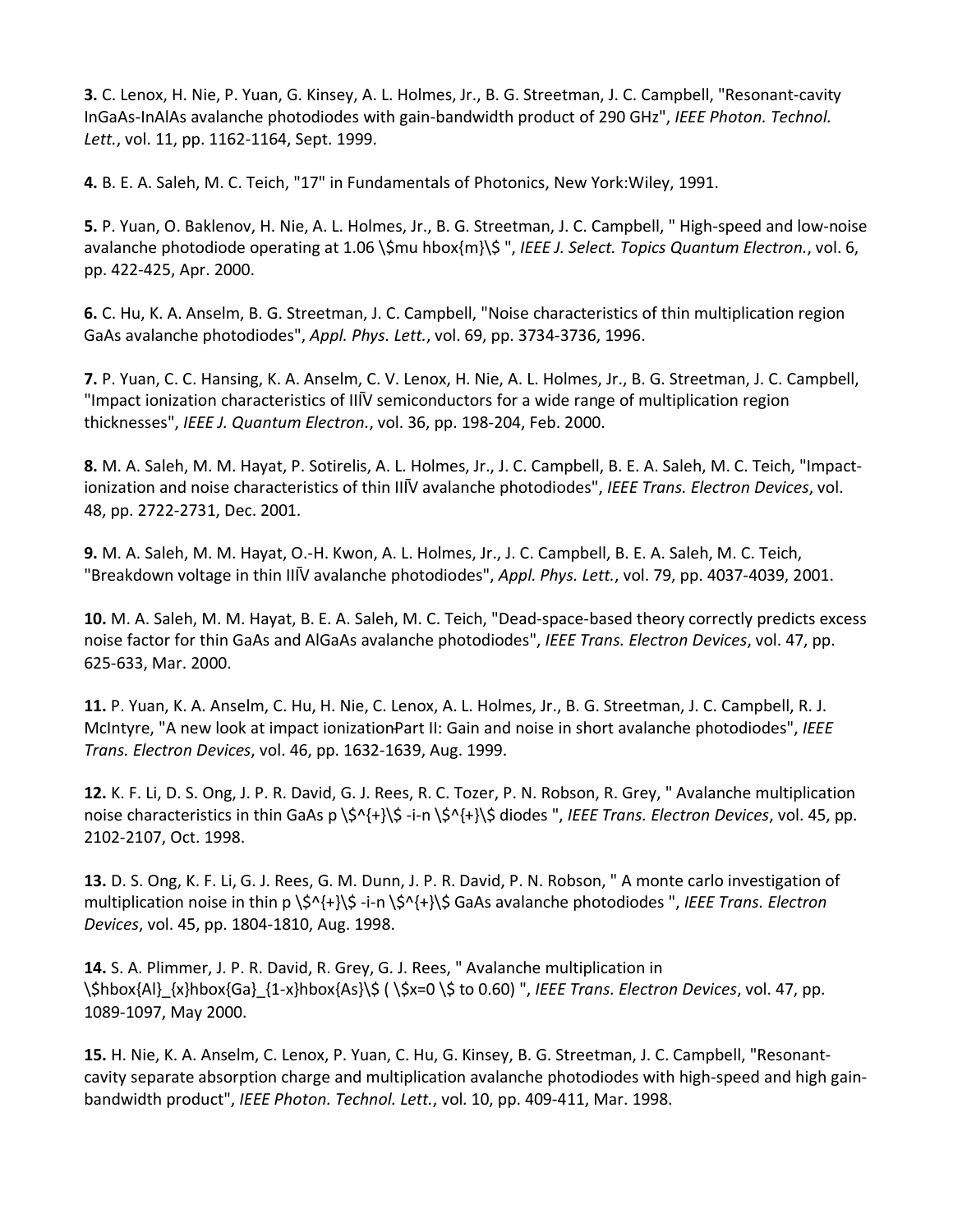16. D. C. Herbert, " Theory of SiGe waveguide avalanche detectros operating at \\$lambda = 1.3~mu hbox{m}\\$ ", *IEEE Trans. Electron Devices*, vol. 45, pp. 791-796, Mar. 1998.

**17.** K. A. Anselm, H. Nie, C. Hu, C. Lenox, P. Yuan, G. Kinsey, J. C. Campbell, B. G. Streetman, "Performance of thin separate absorption charge and multiplication avalanche photodiodes", *IEEE J. Quantum Electron.*, vol. 34, pp. 482-490, Mar. 1998.

**18.** R. J. McIntyre, "Multiplication noise in uniform avalanche photodiodes", *IEEE Trans. Electron Devices*, vol. ED-13, pp. 164-168, 1966.

**19.** Y. Okuto, C. R. Crowell, "Ionization coefficients in semiconductors: A nonlocalized property", *Phys. Rev. B*, vol. 10, pp. 4284-2623, 1974.

**20.** R. A. La Violette, M. C. Stapelbroek, "A non-Markovian model of avalanche gain statistics for solid-state photomultiplier", *J. Appl. Phys.*, vol. 65, pp. 830-836, 1989.

**21.** B. E. A. Saleh, M. M. Hayat, M. C. Teich, "Effect of dead space on the excess noise factor and time response of avalanche photodiodes", *IEEE Trans. Electron Devices*, vol. 37, pp. 1976-1984, Sept. 1990.

**22.** M. M. Hayat, B. E. A. Saleh, M. C. Teich, "Effect of dead space on gain and noise of double-carriermultiplication avalanche photodiodes", *IEEE Trans. Electron Devices*, vol. 39, pp. 546-552, Mar. 1992.

**23.** M. M. Hayat, W. L. Sargeant, B. E. A. Saleh, "Effect of dead space on gain and noise in Si and GaAs avalanche photodiodes", *IEEE J. Quantum Electron.*, vol. 28, pp. 1360-1365, May 1992.

**24.** M. M. Hayat, Z. Chen, M. A. Karim, "An analytical approximation for the excess noise factor of avalanche photodiodes with dead space", *IEEE Electron Device Lett.*, vol. 20, pp. 344-347, Mar. 1999.

**25.** A. Spinelli, A. Pacelli, A. L. Lacaita, "Dead space approximation for impact ionization in silicon", *Appl. Phys. Lett.*, vol. 69, pp. 3707-3709, 1996.

**26.** R. J. McIntyre, "A new look at impact ionization Part I: A theory of gain noise breakdown probability and frequency response", *IEEE Trans. Electron Devices*, vol. 46, pp. 1623-1631, Aug. 1999.

**27.** M. M. Hayat, B. E. A. Saleh, "Statistical properties of the impulse response function of double-carrier mulitplication avalanche photodiodes including the effect of dead space", *J. Lightwave Technol.*, vol. 10, pp. 1415-1425, 1992.

**28.** A. Bandyopadhyay, M. J. Deen, L. E. Tarof, W. Clark, "A simplified approach to time-domain modeling of avalanche photodiodes", *IEEE J. Quantum Electron.*, vol. 34, pp. 691-699, Apr. 1998.

**29.** M. M. Hayat, M. A. Saleh, O.-H. Kwon, M. C. Teich, B. E. A. Saleh, "Dead-space-theory predictions of excess-noise factor breakdown voltage and frequency response for thin avalanche photodiodes", *Proc. SPIE*, vol. 4283, pp. 519-527, 2001.

**30.** M. M. Hayat, G. Dong, "A new approach for computing the bandwidth statistics of avalanche photodiodes", *IEEE Trans. Electron Devices*, vol. 47, pp. 1273-1279, June 2000.